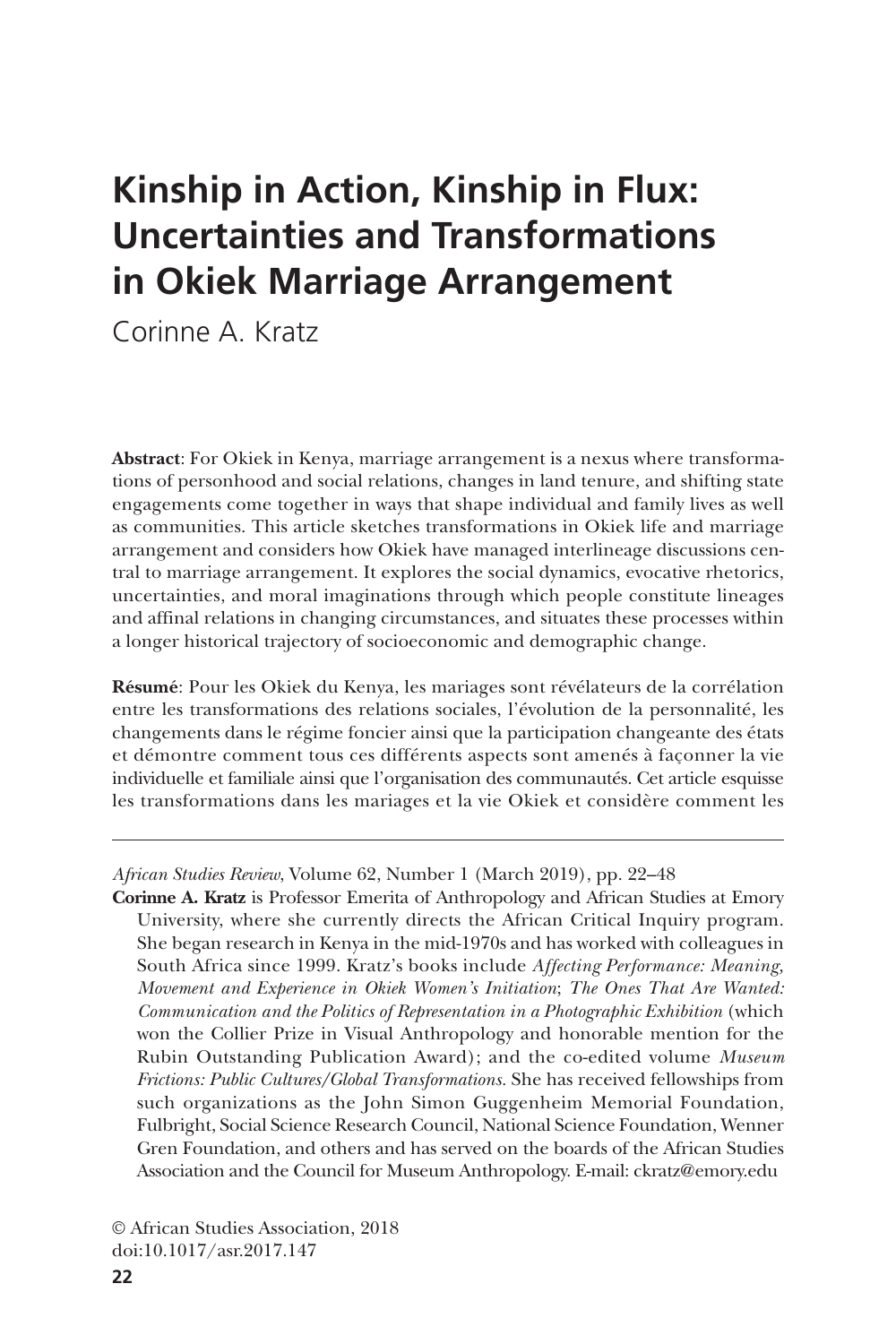Okiek ont géré les discussions intergénérationnelles au cœur de l'arrangement matrimonial. Il explore les dynamiques sociales, les rhétoriques évocatrices, les incertitudes, ainsi que l'imagination morale à travers lesquels les gens constituent des filiations et des relations de parenté au cours de circonstances changeantes, et situe ces processus dans une plus longue trajectoire historique de changements socioéconomiques et démographiques.

**Keywords:** marriage arrangement; history; socioeconomic change; land tenure; structure and agency; language and performance; Okiek; Kenya

Kalenjin-speaking Okiek in Narok District, Kenya, have long arranged most marriages through interlineage meetings where participants would discuss, debate, and produce social relations, family histories, and understandings of gender and their identities as Okiek and as Kenyans.1 Marriage meetings follow particular protocols and are shaped by interpersonal and lineage politics and rhetorical poetics through which families negotiate potential matches. Marriage arrangement is kinship in action, as new affinal relations are created, older relations are reproduced, recast, or tested, and the meanings of relatedness transmute over time and across generations.

Okiek idioms describe marriage arrangement as seeking a child *(ceeng'ei laakweet*) or going for marriage (*peenti kaaita*). They liken the family's search for a wife to the luck involved in finding wild honey or nighttime travel in the forest:

Isn't it at night that you go for marriage? Yes, and if you go for marriage, it is still dark until you go and come out in a place that is open and light. That's what is usually said-e.

Being given a bride, in other words, is like reaching a clearing where you finally see the way. As Okiek families managed marriage arrangement, they presented their joint endeavor in terms of fate, using such analogies to characterize its uncertainties, for marriage arrangement is full of contradictory currents and potential conflicts.

Marriage is a crucial juncture in individual lives, even as marital changes over time create significant transformations as social and historical processes unfold on multiple time scales. As a conjunction of local, regional, and national spheres, Okiek marriage arrangement is a process where transformations in personhood, social relations, land tenure, and state-society relations all intersect. As a nexus of social time scales, marriage arrangement shows how people create lives, social practice, identities, and values that engage opportunities and constraints in changing circumstances, simultaneously shaping those changes through their choices. Over time this telling intersection also shows generational disjunctions of desire and expectation.

Family relations have often been seen as "micro-political contestations" (Ferguson 1999:192) and African marriage as a way to consider social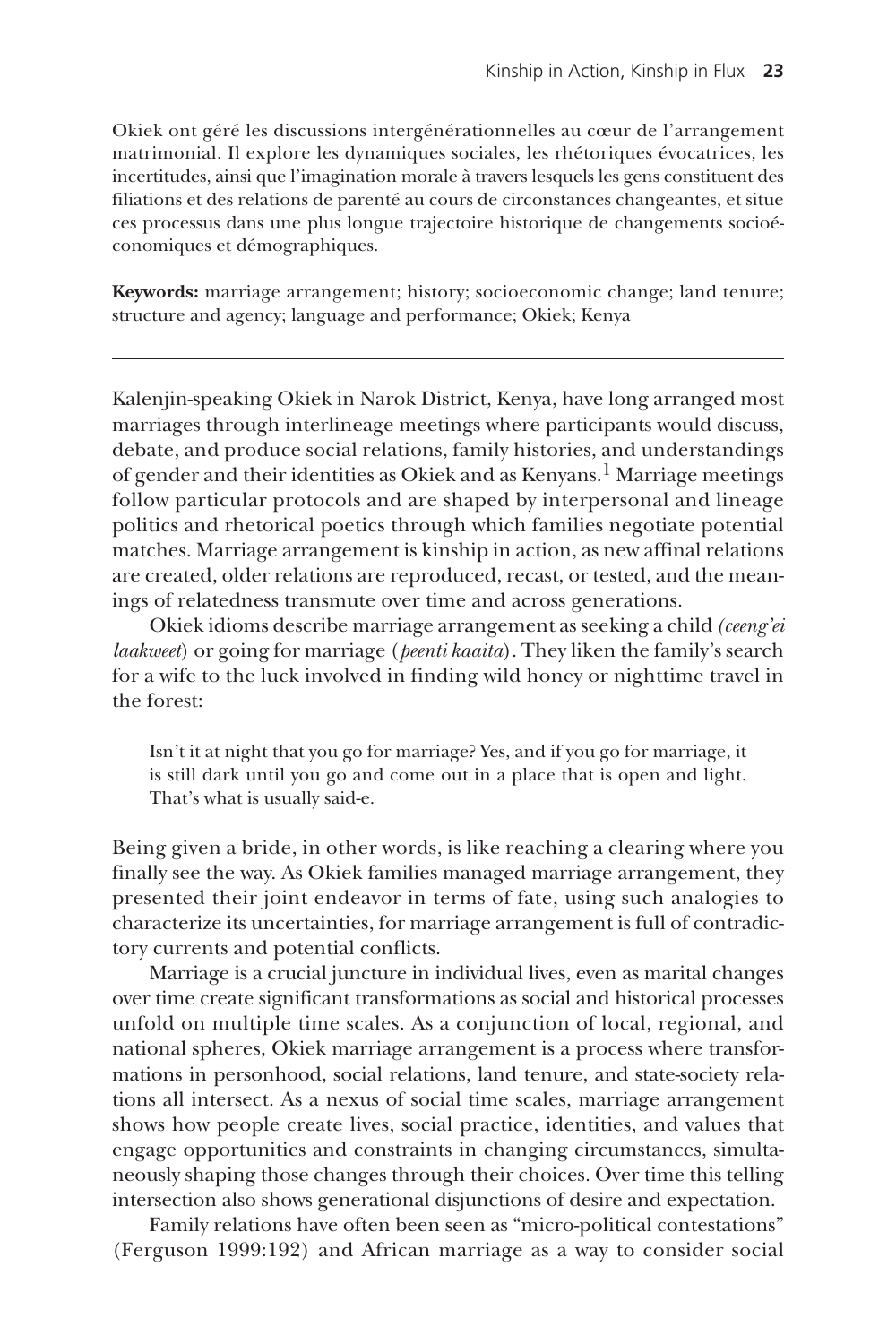organization, kinship, bridewealth, and gender.<sup>2</sup> But this rich scholarship has paid less attention to the language and cultural performance used to create marriages and moral imaginations embedded in marriage negotiation. Similarly, it has often overlooked how changing patterns in marriage arrangement relate to broader political, economic, and national contexts.3

This article joins these topics to consider entwined historical shifts in Okiek marriage arrangement, political economy, and gender relations and how they figure in the language and performance of marriage negotiation. If marriage arrangement is kinship in action, the action unfolds across multiple settings and scales—from daily concerns with ongoing negotiations and dynamics of particular meetings, to relations within and between lineages across generations, to shifts in bridewealth related to economic changes and national land policies. Accordingly, this article also shifts scales. It begins with a broad view of social and economic transformations in Okiek life over roughly seventy years, transformations that have quickened considerably in the last thirty years. Initially, changes are traced to the mid-1990s, soon after land tenure changes and land sales began to accelerate. Having provided some awareness of what was to come, the analysis then returns to a case from the early 1980s, when inklings of that quickening were on the horizon. This offers a more granular, on-the-ground examination of how Okiek addressed uncertainties both inherent in marriage arrangement and heightened by transforming circumstances.4 Finally that marriage is followed to the present to meld particular social experiences with broader ramifications of the continuing transformations.

By combining different scales, this article examines how people manage and make sense of central life changes and social transformations. This marries traditions of social theory that analyze social processes, political economy, and history (Fortes 1958, 1970; Roseberry 1989; Williams 1977); concepts of "relatedness" in new kinship studies (Carsten 2000); classic work on African marriage; and studies of how verbal art and performance shape social relations, politics, and history. It also contributes to an enduring strand of analysis of ambiguities, ambivalences, and tensions in social relations and the social workings of uncertainty generally.5 Finally, this analysis of Okiek marriage arrangement highlights the interaction of structure and agency across scales. Broad social history perspectives show structural shifts unfolding through different time dimensions, while analyzing situated interaction foregrounds individual and collective agency. Integrating these perspectives can demonstrate how social and institutional structures constrain and enable differential scopes for agency, and how patterns in people's choices and exercise of agency in turn reproduce and transform structures and institutions.

To orient readers, anthropologists typically profile their central research communities, networks, and sites, whether local, regional, national, or transnational. At the start of my research with Okiek in the mid-1970s, that might have read like this: $6$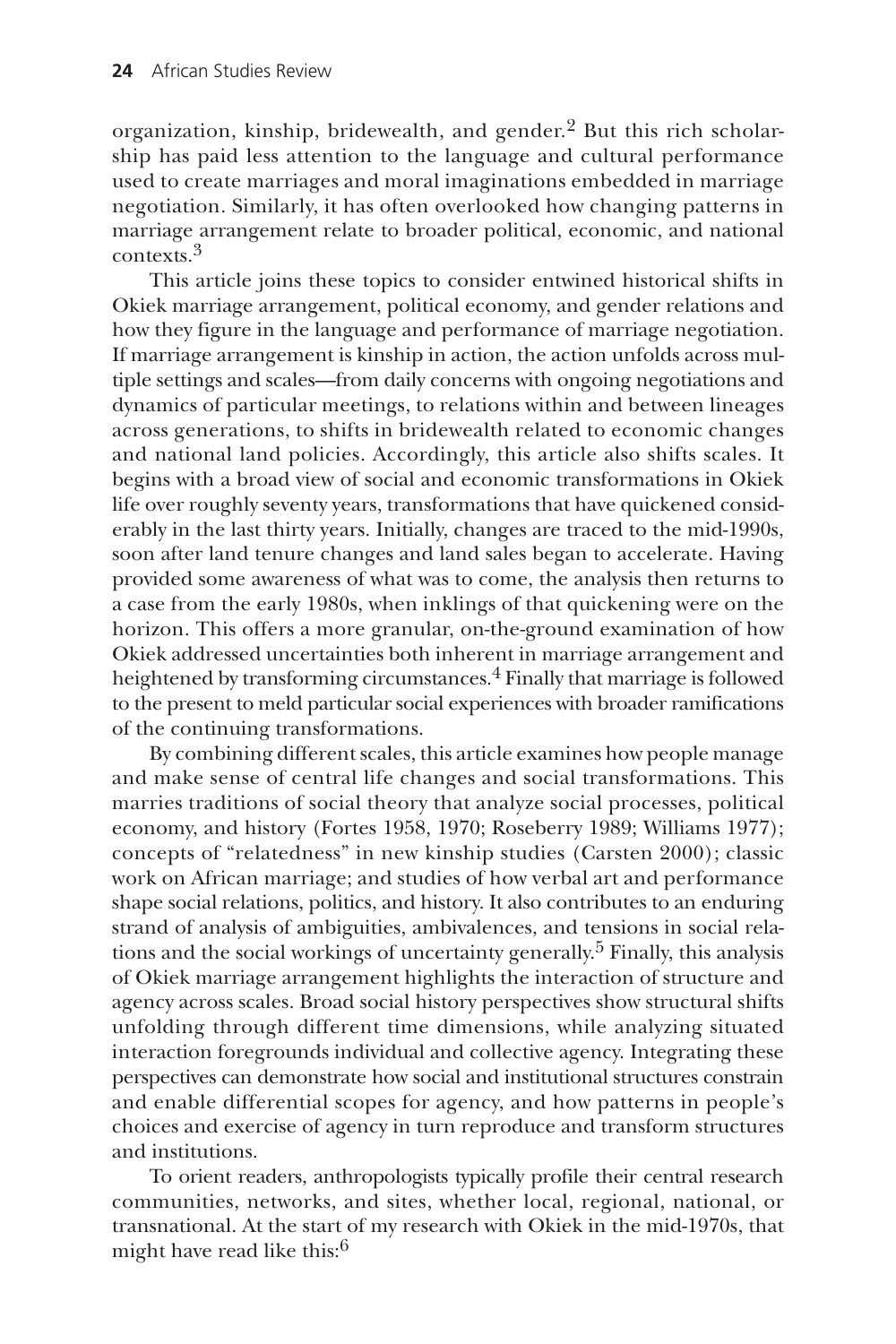Living in local groups throughout Kenya's highland forests, Okiek were primarily hunters and honey gatherers in the past, neighboring more numerous pastoral or agropastoral peoples. More recently, Okiek have added subsistence gardens and small herds. Kaplelach and Kipchornwonek are the southernmost Okiek groups on the western Mau Escarpment in Narok District. Their southern neighbors, pastoral Maasai, live on savannah at the escarpment's base, using lower altitude Okiek forest for dry season grazing. To the west live agropastoral Kipsigis, Kalenjin-speaking linguistic cousins to Okiek. In recent decades, some Kipsigis have moved into western Kipchornwonek areas from their rolling hills in Kericho District. Most Kaplelach and Kipchornwonek are multilingual, speaking Okiek, Maa, and adapting their Okiek lexically and tonally for Kipsigis (Kratz 1986). Some know rudimentary Kiswahili and a few speak some English.

In the same communities today, such encapsulation would be more strained. Their hunting and honey-gathering heritage remains distinctive for Okiek identity (Kratz 1993), but largely as nostalgic history. Land adjudications and sales in the past three decades have erased the ecologically complementary demography of ethnic groups in the area. Apart from higher altitude gazetted forest reserve, most forest on the escarpment has been cleared through farming, illegal logging, and charcoal burning. Kaplelach and Kipchornwonek are now a minority within dense multiethnic communities.

Okiek economic diversification began under the colonial administration and land policies, mediated through interactions with neighboring Kipsigis and Maasai. Land tenure changes instituted by the postcolonial Kenyan state are highly significant in more recent transformations. The ways that Okiek and others managed these legal changes set in motion additional shifts in settlement patterns, demography, and environment. In turn, both land tenure changes and demographic shifts became significant factors in recent transformations of Okiek marriage arrangement. These combined transformations echo across contexts. Life transitions such as marriage are key moments when they are recognized and debated, as people negotiate divergent interests and changing situations. Marriage arrangement offers a fruitful lens for considering how Okiek have framed, experienced, and shaped issues related to land, state relations, and changing household and lineage relations.

## **Colonial and Postcolonial Mediations: Land, Labor, Demography, and Marriage7**

To provide a context for later developments, it is useful to summarize how Kaplelach and Kipchornwonek Okiek initially diversified their hunting and honey-gathering economy and interconnected changes that have unfolded since then.<sup>8</sup> In the late 1930s–1940s, Kipchornwonek began planting small gardens as adjunct to forest-based hunting and honey gathering, leaving their gardens behind when following honey seasons through forest zones defined by altitude, flora, and fauna. Kaplelach followed suit ten to fifteen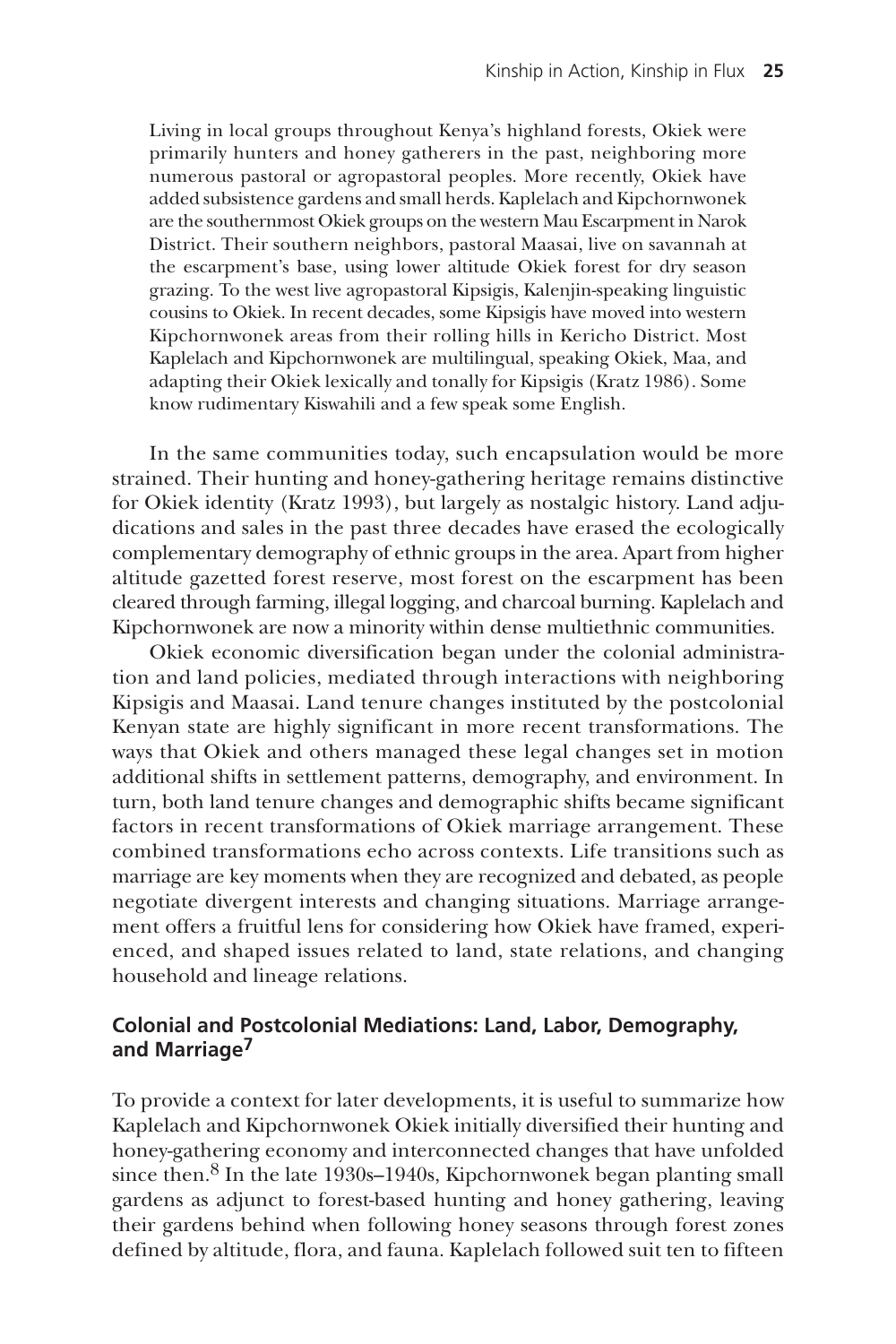years later. In time, this simple addition would develop into larger gardens, more permanent houses and settlements in mid-altitude forest, domestic herds at home, and gendered labor changes. The addition of small gardens followed a period of far-reaching colonial policies that altered land distribution and use for Okiek neighbors, including creating native reserves for both Maasai and Kipsigis and appropriating fertile highlands from Kipsigis for European settlement (Daniels 1980:61–66; Hughes 2006; Manners 1964, 1967). It took several decades for these land policies to reverberate throughout the region in ways affecting Okiek more directly, but eventually, after further livestock regulation, Kipsigis began grazing and settling across the Amala River in western Kipchornwonek areas. Several of these changes coincided during the 1950s.

As settlement, subsistence, and consumption patterns changed, so too did labor patterns. Men cleared land for farming and helped with agricultural work, but women shouldered much of the agricultural responsibility as men continued hunting and gathering honey. "Okiek diversification gradually introduced important shifts in the nature of household interdependence.... [Previously] women were indispensable and complementary reproducers and co-producers. Still equally indispensable, their contribution to household economy has become increasingly a matter of direct food production as well as daily support service" (Kratz 2010:88–90). By the 1970s–1980s, these economic transformations had produced a mix of farming maize and millet, keeping small herds of cattle, sheep, and goats, gradually decreasing hunting and honey collecting, and some aspirations to larger gardens and cash crops.

Okiek report changes in marriage arrangement over this same period: in marriage meeting timing, bridewealth, and the very modes of marriage arrangement. Childhood engagement, fairly common until the mid-1970s, had ceased by the 1980s. Marriages then were mainly arranged at adolescence, before or during a girl's initiation into adulthood. Individual marriage histories show that standard bridewealth changed from honey and hives to cows during *il ny'angusi* age-set (1940s–50s), along with other economic shifts. In the 1980s, a maize-grinder or huge pot might count as a "cow."

Okiek families traditionally arranged marriages through a series of interlineage meetings.9 Once convened during the day, discussions became evening gatherings during *il ny'angusi* and *eseuri* age-sets.10 The form and idiom of alternatives to family-arranged marriage also changed. The same *il ny'angusi* age-set saw developments whereby a woman unhappy with family plans, preferring another suitor, would "come out for/to him" (*mang'teci*), going to his home to live. This sometimes meant escapes on the verge of an arranged marriage, creating dramatic, charged situations. Some such marriages were allowed; families then negotiated bridewealth. In others, the young man refused the match or the bold bride's relatives retrieved her. In recent years, elopement has become the main alternative marriage route.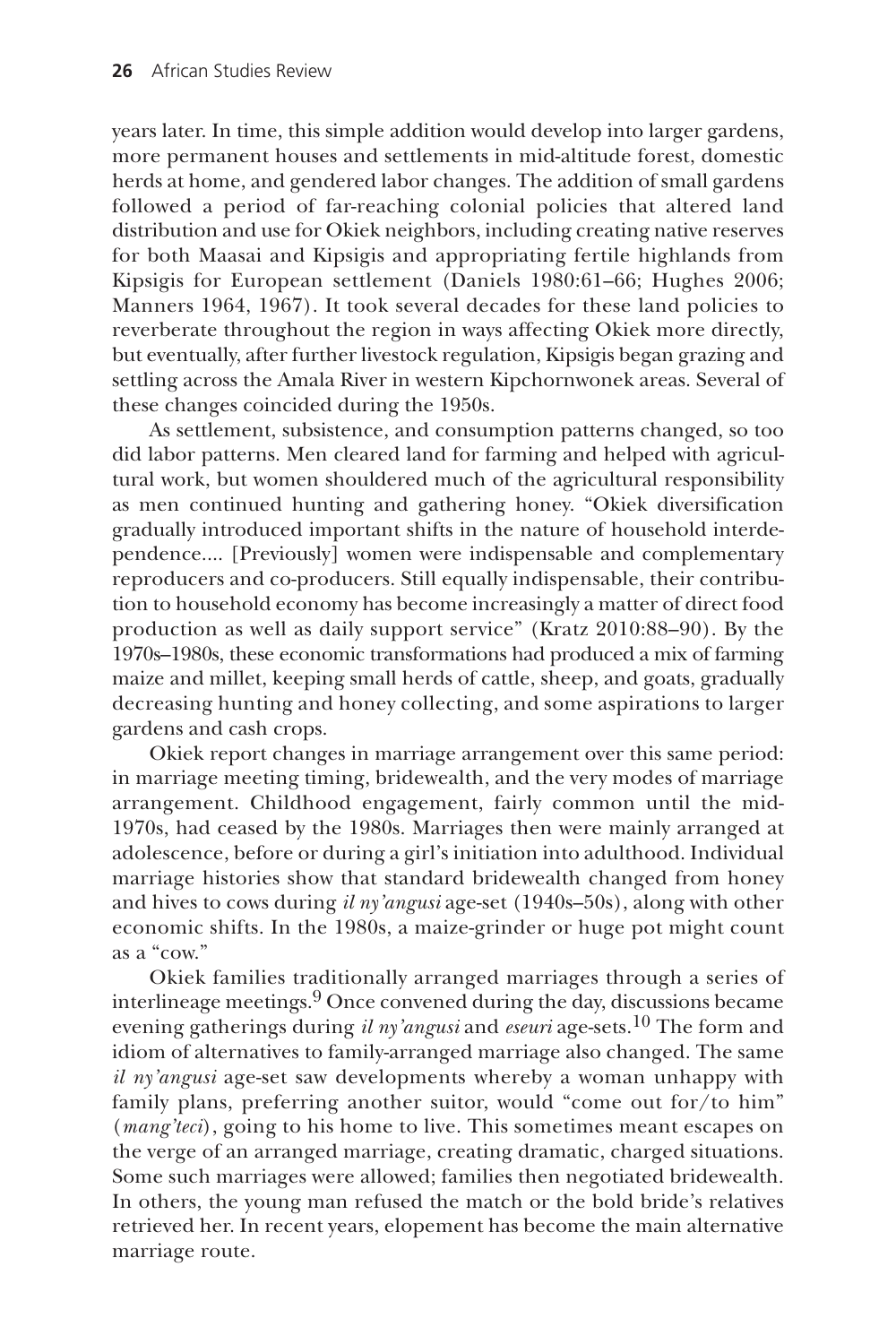Elopement is represented quite differently: a young woman is "stolen" by her boyfriend, like a cow...Young women must agree to elope, but their portrayal is more passive, closer to that of "official" arrangements, i.e. to agree and follow a chosen husband... [The young man] devises their escape plan, [leaving]... the immediate area. (Kratz 2000:144–45)

Elopements provided equally dramatic scenarios in the 1980s. From the mid/late 1980s, schooling offered another alternative and way to postpone or reject marriage for some Okiek girls. Several Kaplelach girls, for instance, entered school as adolescents. As initiation approached and suitor families began visiting, their families might characterize them as "married to the government," turning suitors away. These changing alternatives are related to shifts in both gender relations and opportunities for wider engagement through employment and schooling. Okiek girls were not necessarily reluctant to marry, but some found ways to take greater control of whom they married and when. Initially, marriage arrangement alternatives followed expected marriage timing. Delaying marriage beyond expected timing meant girls claimed more independence and scope for agency as post-initiation adult women, whether to continue school, choose their own partners, or to explore other destinies.<sup>11</sup>

By then, however, other broad transformations had been taking shape in Okiek life along with the state-initiated land tenure changes. If the effects of colonial-era land laws on Kaplelach and Kipchornwonek were mediated through neighboring communities and entwined with other socioeconomic shifts, these postcolonial reallocations and redefinitions engaged Okiek directly, amplifying earlier shifts and combining with other factors to reshape Okiek communities and social relations in the space of barely a decade. The postcolonial government legislated general land demarcation in 1969, but a prior policy had divided land in Maasai-dominated districts into group-owned ranches (Galaty 1980:161). Okiek land in Narok District was included in this arrangement, though their fertile highland forests differed sharply from semiarid Maasai grasslands. Previously, Okiek patrilineages held tracts traversing ecological zones along the escarpment, jointly controlling resources for forest-based hunting and honey gathering. Groupranch demarcation began in the 1970s, superimposed on lineage tracts but crossing boundaries, incorporating non-Okiek into some groups in Okiek territories, and registering some Okiek land to individuals who never lived there. Men were recorded as group members, considered as family representatives, though widows were registered to give their children rights.<sup>12</sup> Highest altitude forests became forest reserve.

In the 1980s, Okiek learned of new policies for subdividing group-ranches into individually-owned holdings and began defining individual claims in anticipation of that division. Settlement patterns shifted again as people dispersed, gradually moving to land they would eventually claim. Instead of residential clusters of patrilineal relatives, nuclear families established new homes scattered across the landscape. This policy shift became a critical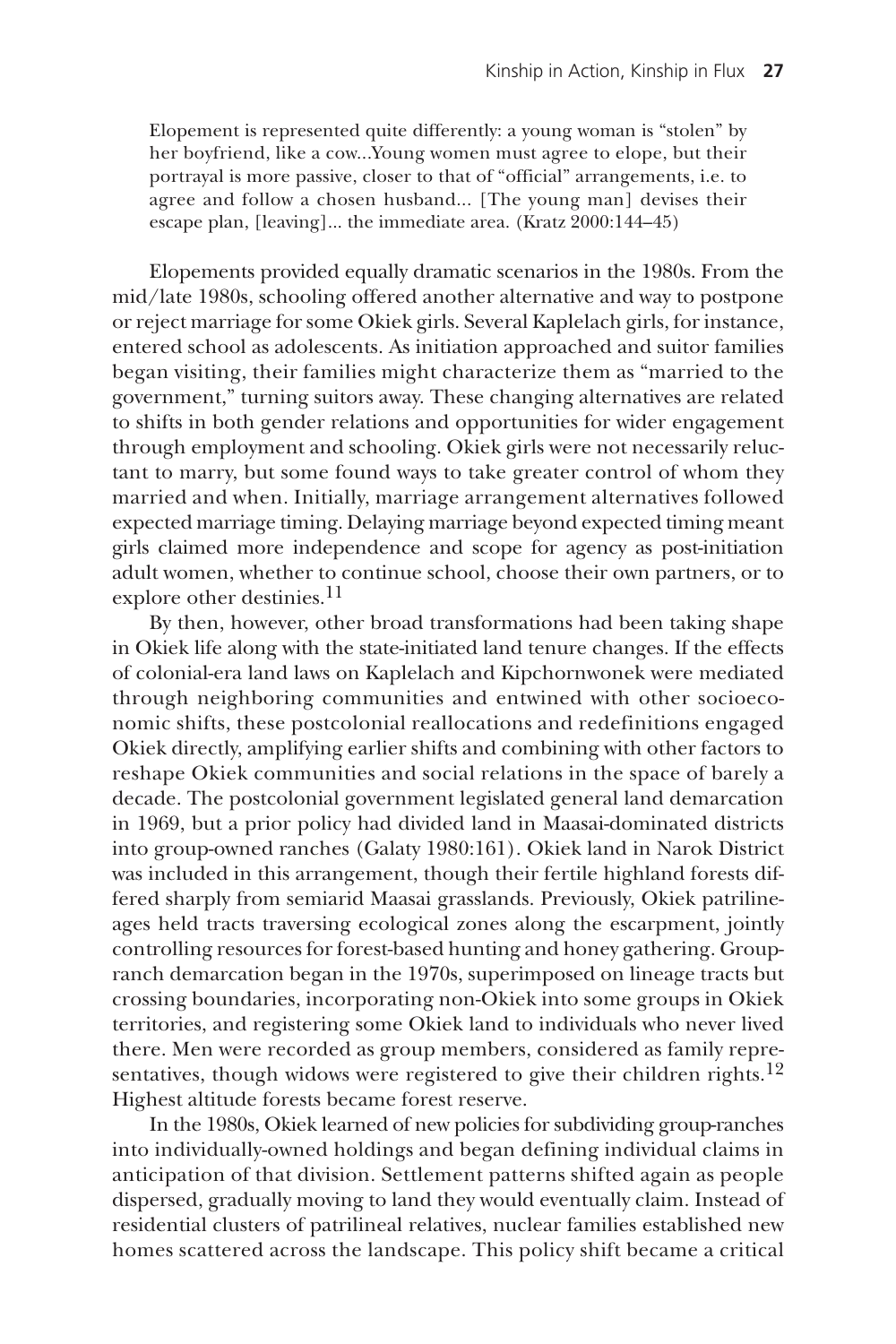juncture, because subdivision would enable individuals to sell or lease their land. Long before official demarcations, most Okiek began doing this, paving the way for a large settler influx from western Kenya areas with land shortages. A trickle of new Kipsigis or Gusii neighbors in the late 1980s became a host of immigrants in the 1990s.13

One example suggests the extent of land sales. One group-ranch in the Kaplelach area had both Okiek and Maasai members. Though individual demarcations were not yet official, by August 1993, virtually every Okiot member had sold part of their anticipated land. Technically these sales were illegal. Amidst rumors that surveyors would come soon, some Kipsigis buyers proposed a master sales roll listing members' buyers and acreage sold, verified by the seller's thumbprint, so demarcation could include them.14 When I saw the list-in-progress, it recorded sales for twenty-five Okiek. Altogether, the twenty-five members had sold 875 acres to 161 people. Sales per person ranged from one to sixteen, with total acreage sold per person ranging from 1–2 acres to 115 acres. On average each person had 6 to 7 sales. The total sold per person averaged 35 acres, but most had sold 40 to 60 acres. Each buyer represented a family that would eventually live there, clearing forest for agriculture.<sup>15</sup> Other sales had yet to be recorded.

As immigrants settled on their new plots, the region's demography and environment altered significantly. By the late 1990s, major forest areas had been cleared and Okiek were effectively a minority in an area once populated by Okiek kin and friends. People spoke nostalgically of when they were not separated by so many immigrants. Daily interaction patterns changed too, as immigrants became their Okiek vendor's nearest neighbors. Okiek church participation was minimal until Christian immigrants came; churches had no regular presence until the 1990s.

Other factors combined with these broad transformations, including greater participation in education as schools, roads, and shops were built. For Kipchornwonek, the late 1970s saw a school opened at Sogoo, a road constructed, an assistant chief government post established, and rapid growth of a market center. These developments also affected Kaplelach further east. Schools and shops in their immediate area began opening in the mid-1980s. Both areas gained additional commercial centers and schools during the 1980s–1990s. School attendance had been low until then and gendered: more Okiek boys started and completed primary school and only boys attended secondary school until the mid-1990s. In the early 1990s two young men went to Indian universities; in 1999 both created NGOs, joining a Nakuru-based Okiek NGO registered several years earlier.<sup>16</sup> All these developments evidenced growing Okiek integration into regional and national concerns and shifting engagements with the state.

As land tenure changes unfolded over the past forty years, then, Okiek and others worked with the new circumstances and structures through myriad individual decisions that together resulted in sizeable social-demographic shifts involving settlement patterns and population make-up. These trends, coupled with increasing emphasis on farming, began eroding the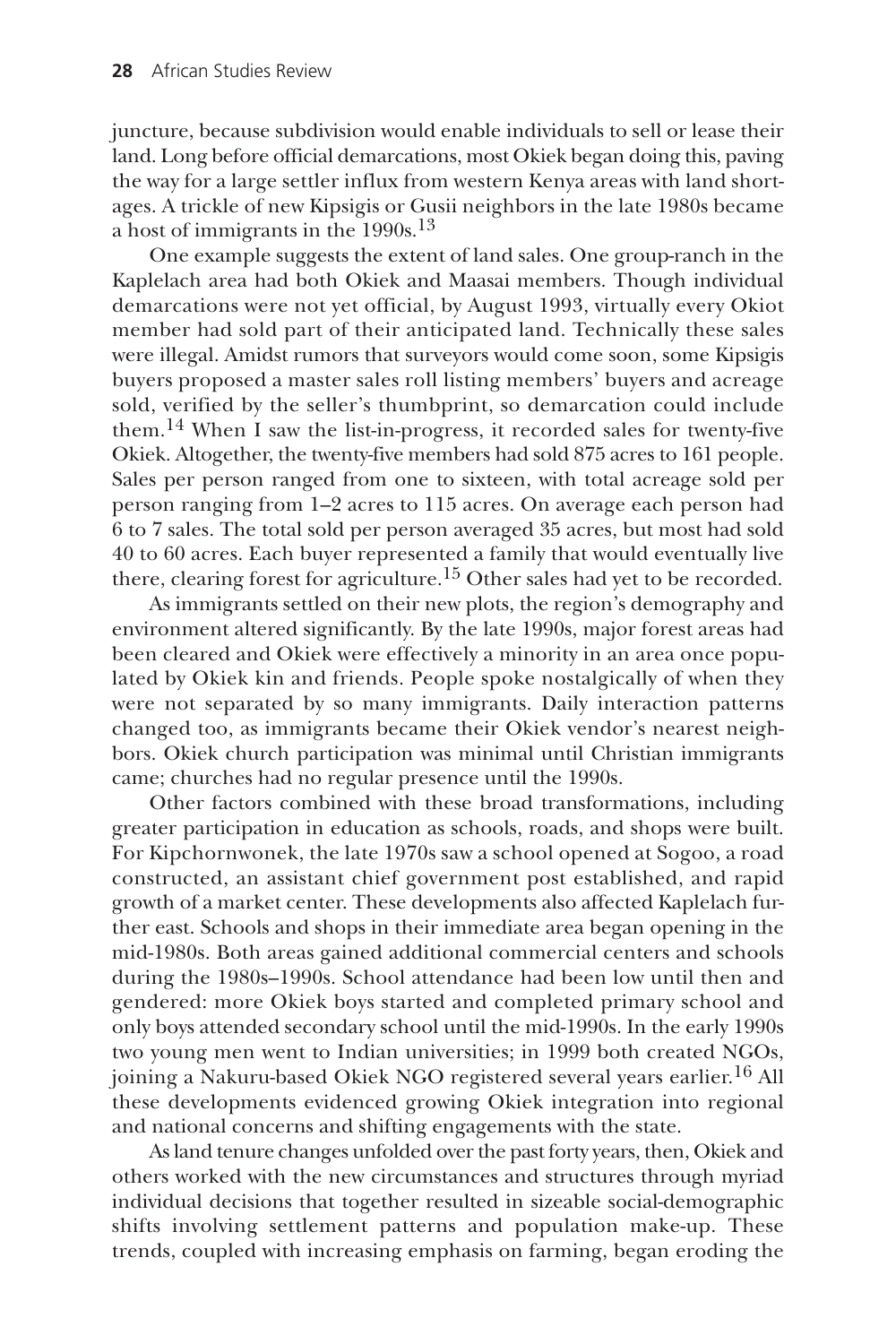socioeconomic importance of lineages in relation to land, labor, and production, as individual farms became more significant. Land tenure changes and demographic shifts in turn became significant factors in recent transformations of Okiek marriage arrangement. By the mid-1990s, patterns of polygyny, bridewealth, marital age, marriage alternatives, and marriage arrangement processes were all changing.

Immigration brought a new pool of marriageable women, both mature single women (sometimes with children) and young women, typically land buyers' daughters (usually Kipsigis, but occasionally Gusii). Among the first Okiek in the area to take Kipsigis wives were a handful of unmarried older men. But new Okiek wealth in land, capital from land sales, and more available women meant polygyny quickly became the norm, rather than the exception. Indeed, most married Okiek men in the area had a second wife by 1994; some had three or four, although these marriages did not always last. Moreover, relatively young men were marrying second and third wives. At times this created stormy relations, as neither young men nor their young wives had sufficient experience to manage polygynous households; they gave little thought to the future costs and implications of larger households. In the past, few Okiek men were polygynous; a decade might pass before a man would consider marrying a second wife. In the new trend, wives were often close in age, and occasionally the second was older. Popular ideas about "modernization" might find this increased polygyny counterintuitive, expecting trends to monogamous nuclear families, but scholars of African marriage find polygyny adapting to diverse circumstances (Parkin & Nyamwaya 1989:11–13).

Land sales meant bridewealth for additional wives could include large cash payments, not simply livestock, blankets, and other items exchanged previously. Sometimes, land itself counted towards bridewealth, creating potentially fraught circumstances if affines occupied the land and the marriage failed. At the same time, some younger Okiek men were delaying marriage to attend secondary school or trade school, or to seek employment. Together these patterns meant that, for the first time in memory, some Okiek women did not marry after initiation in the late 1980s/early 1990s but instead stayed at their parents' home. Some refused matches; others left brief, uncongenial marriages. By 1993, some had two to four children and were establishing independent households. In the early 1990s young Okiek women told me eloping was now the only way to marry since too many women were available. They could not wait for a family to come for marriage meetings as before. More recently, a Kipchornwonek woman noted, "Marriage is no longer done through engagement, its [sic] either by eloping, civil or religious" (email, January 20, 2007).17

The gender- and age-related ramifications of these interconnected social, political, and economic transformations are complex and still in process. They include changes in household relations and broader life trajectories and possibilities. Young women at their parents' homes gain an independence of sorts, yet have precarious economic situations with full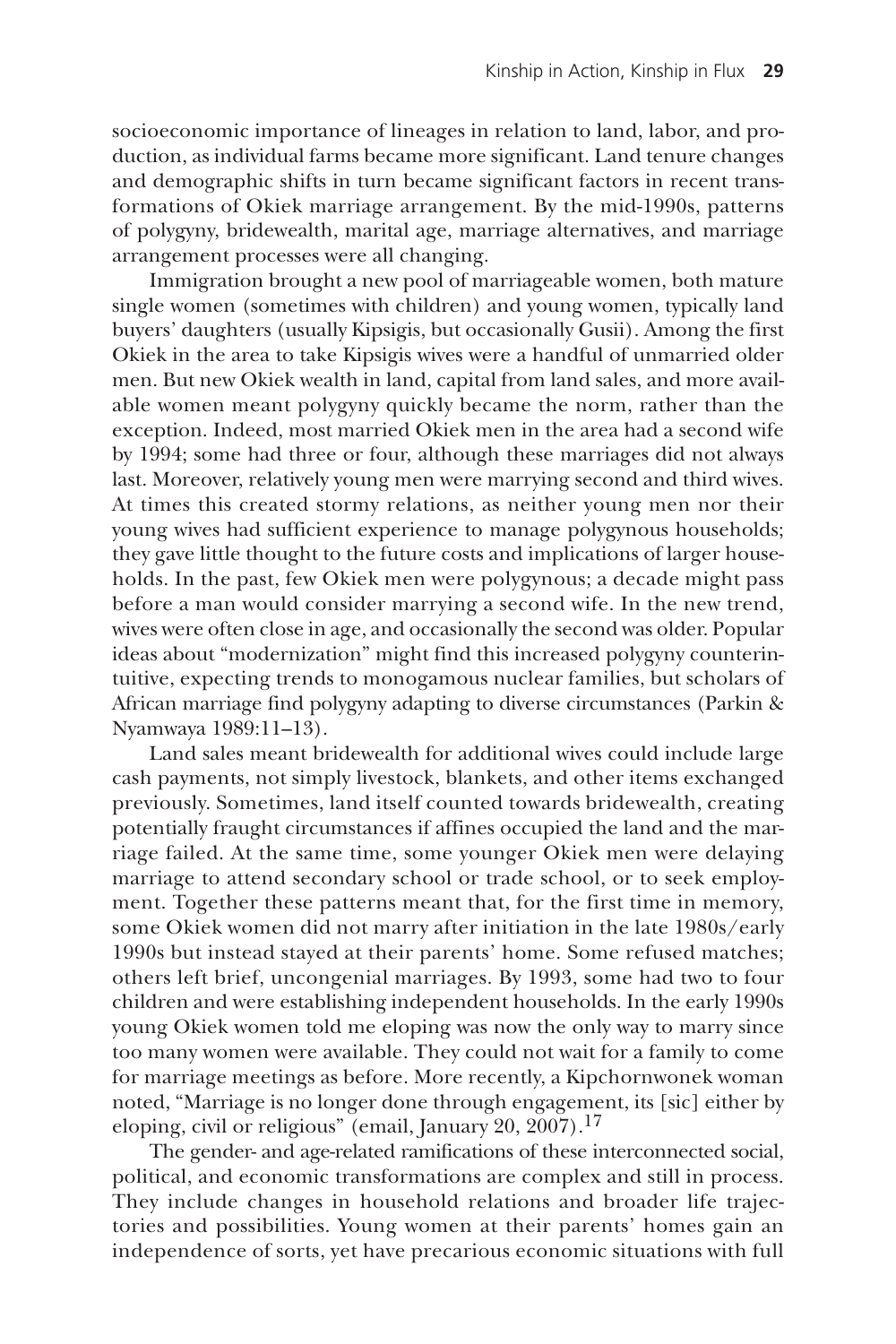responsibility for their children. Some have eloped several times, then returned, producing complicated disputes over children. As the reach of Okiek life expanded, men developed broader experience and networks of interaction far more than women were able to. If Okiek girls participated more in education, these differences might narrow.18

Older married Okiek women experience changes in household labor resources if their sons delay marriage, even if their daughters stay home. Many have seen co-wives come and go, for themselves as well as for their sons. Okiek wives may have less input in decisions about immigrant co-wives than before, when taking additional wives required extended resource planning.19 This can sour domestic relations, particularly when coupled with more frequent drunkenness enabled by increased cash availability. The increase in wives and offspring spells a future of economic pressure when land holdings have been depleted by extensive sales. Some households have planned well, using capital from land sales to invest, develop their holdings, and educate their children. Yet other Okiek have become squatters after selling their land. Wealth disparities have become more substantial.

The transformations in Okiek life echo across contexts and institutions unevenly. Major life transitions such as marriage provide critical moments where these transformations become evident and articulated as people negotiate shifting circumstances, varied interests, and unknown futures. Uncertainties were always intrinsic to Okiek marriage arrangement, with unpredictable social relations and personalities. Yet the nature and range of uncertainties has shifted over this 70-plus years of socioeconomic change. In addition to personal and family relations, Okiek also contend with these systemic shifts in political economy and engagements with the state.

The next section considers the discourse and practice through which Okiek addressed possibilities, uncertainties, and preferences in marriage arrangement in the early 1980s, a transitional moment in the history here outlined. Tracing the trajectory of a particular marriage that began then, when land sales, immigration, and other shifts were beginning to accelerate, shows how these fundamental changes percolated into particular Okiek lives and the interactions of structure and agency. This change of scale moves from the broad history of interconnected socioeconomic transformations to particular events and interactions through which Okiek marriages took shape. Through "everyday actions... [Okiek were] exercising their interests, defending and advancing their values, and modifying their institutions both to subvert them and to revitalize them" (Cohen & Atieno-Odhiambo 2004:28). This brings into focus idioms and understandings of social relations, gender, and relatedness that Okiek brought to marriage arrangement and through which they managed the layered indeterminacies of marriage arrangement and unfolding transformations, using language and performance as a bridge to the situated experience of broad political economic processes. Turning to the protocols, politics, and poetics of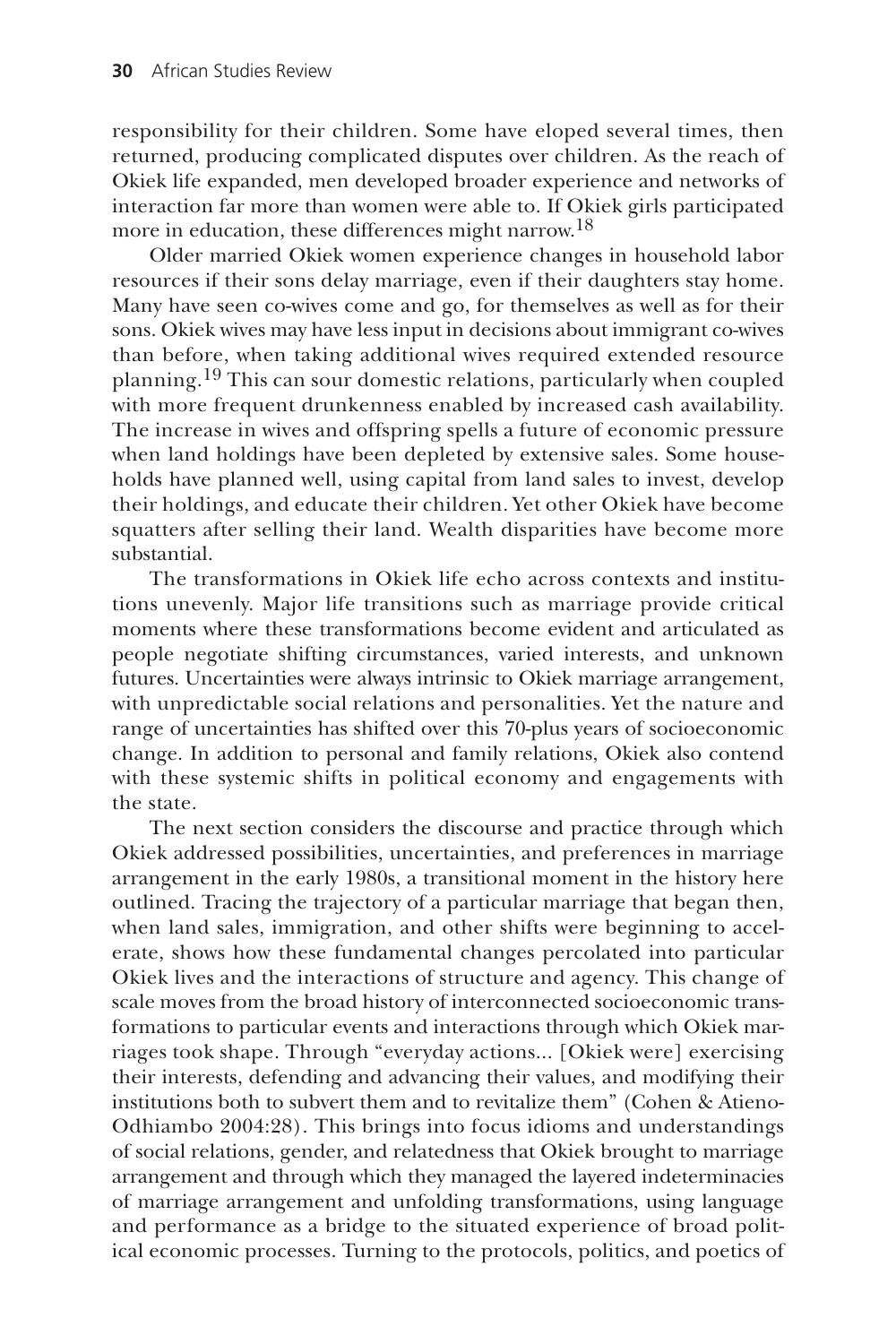marriage arrangement evokes on-the-ground experience at the time and foregrounds the ways Okiek defined and negotiated complex agency through discursive performance (Kratz 2000).

## **Managing Past, Present, and Future Uncertainties in Marriage Arrangement**

Marriage meetings can be delicate, volatile situations. They encompass complex dynamics within lineages, disputes between lineages, challenges to wife-seekers, and different suitors seeking the same woman—not to mention unpredictable young people. The *protocols* of marriage arrangement define a framework through which lineages take shape as key actors, assuming lineage responsibilities and rights as a collective person. Yet the *politics* of marriage arrangement rely on individual appeals and the casting of personal histories into paths to marriage and future affines. Narratives recounted during meetings demonstrate kinship in action. They portray different modes of relatedness, showing how particular interactions and circumstances give concrete shape and affective form to affinal relations, matrifiliation, and the expectations, ambiguities, ambivalences, and tensions that go with being kin.

These ways of managing marriage talks constitute the *poetics* of marriage arrangement. Families attempt to fix outcomes by imagining the future, reimagining the past, and negotiating the present. As they do, Okiek articulate a moral imagination of relatedness, even as their interaction embodies and produces these very kinship forms. Idioms of kinship and the process of Okiek marriage arrangement in the 1980s drew on and assumed extensive shared histories of interaction—unlike relations with new immigrants.

It is profoundly difficult to precisely predict the course of marriage discussions and what will emerge from "the murky, ambiguous interstices between... different situational definitions of the person, of social roles, values, and beliefs" and different interests and allegiances (Beidelman 1986:9). Some imponderables are intrinsic to the process, with many participants, perspectives, and interests to accommodate and unexpected developments. From the late 1980s, however, political, economic, and demographic changes heightened potential differences in perspective and changed the circumstances within which negotiations took place. As people weighed new opportunities and choices and pursued various social paths, individual life trajectories were caught up with longer term, larger scale social transformations. Yet broad trends can be difficult to recognize as they begin; people apply familiar frames of reference and expectations to shifting circumstances. Tensions between transformations of different time scales may emerge between generations, as life course expectations, possibilities, and values conflict.

The marriage discussions considered here took place in 1983, just before this heightening of differences. Conventionally at that time, successful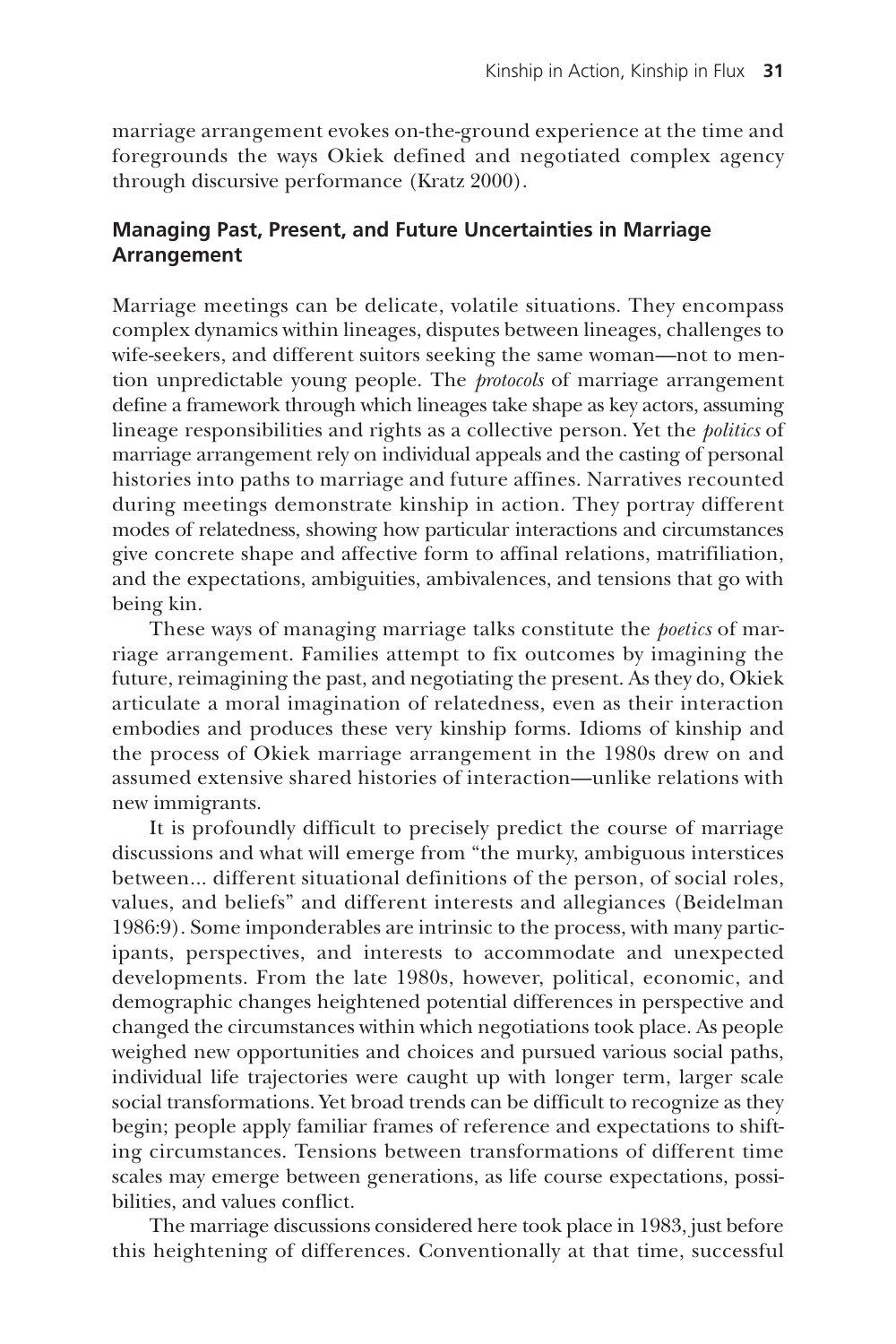marriage arrangements were conducted over four (or more) visits to the bride's family. The first, *esiretit*, declared intent by bringing a chain, honey, or liquor to the girl's home. Visitors were simply told, "We've seen you" (i.e., we recognize your interest). On subsequent visits *(enkiroretit*), elders from the groom's family (including his father) and senior kinswomen (including his mother) brought liquor. The bride's family gathered senior men and women and fuller discussions began. If the girl was already promised, suitors were told to go elsewhere. If visits continued, the groom's family might eventually be told they "were given the child/house," discussion turned to bridewealth, and they were told to "go prepare" (i.e., find required property). Ideally, arrangements were finalized during the bride's initiation seclusion. Soon after, the groom's family made the final visit, ending with the wedding (*-iilta murereet*).

The wedding continued to incorporate and address uncertainties, with the bride at the center—her first official participation. Friends and relatives from both families advised and encouraged the couple, exhorting them to accept the match and behave well (Kratz 2009:174–82). During a procession to her husband's family home, the bride would stop, refusing to continue. While she did not speak, her siblings and cousins demanded gifts from the husband and his family before she continued. The most dramatic stops were just before the groom's home, where more relatives were present.

The situation in the following case was complicated, but every marriage arrangement has complications. The groom (Kishoyian) was from Kap Leboo patrilineage, the bride (Tinkili) from Araapkiplet. Another patrilineage, Kap Mengware, had been seeking Tinkili for years; during her initiation, formal visits became frequent and discussion serious. But Tinkili and Kishoyian were in love; she did not want the Kap Mengware man. Similarly, Kishoyian threatened to refuse another bride his parents wanted to pursue. Elopement was rumored; emotions and tempers were running high.

An important complication and constraint was that the Kap Mengware man was related to Kishoyian, his FaSiSo (*maama*). Accordingly, Kishoyian's fathers warned him not to steal Tinkili. Kap Leboo and Araapkiplet had long been neighbors, friends, and affines, with adjacent forests. For instance, Tinkili's father was MoBr (*maama*) to Kishoyian's mother; he and Kishoyian's father were co-initiates (*pakule*). They appealed to these longterm, cross-cutting connections during marriage discussions.

The situation climaxed when Kap Mengware came to take Tinkili as bride. She refused. For hours, relatives cajoled, berated, threatened, and advised her—to no avail. They tried again the next morning; she would not listen. Some Kap Mengware people, understandably upset, seemed angry. Talk said they would tally property "eaten" and request repayment. Two evenings later, Kishoyian's parents came via back paths to begin marriage negotiations for Tinkili. Quickly completed meetings followed all protocols, ending with Kishoyian marrying Tinkili.20

Sketching tangled circumstances surrounding particular marriage negotiations underscores the varied positions, interests, and experiences that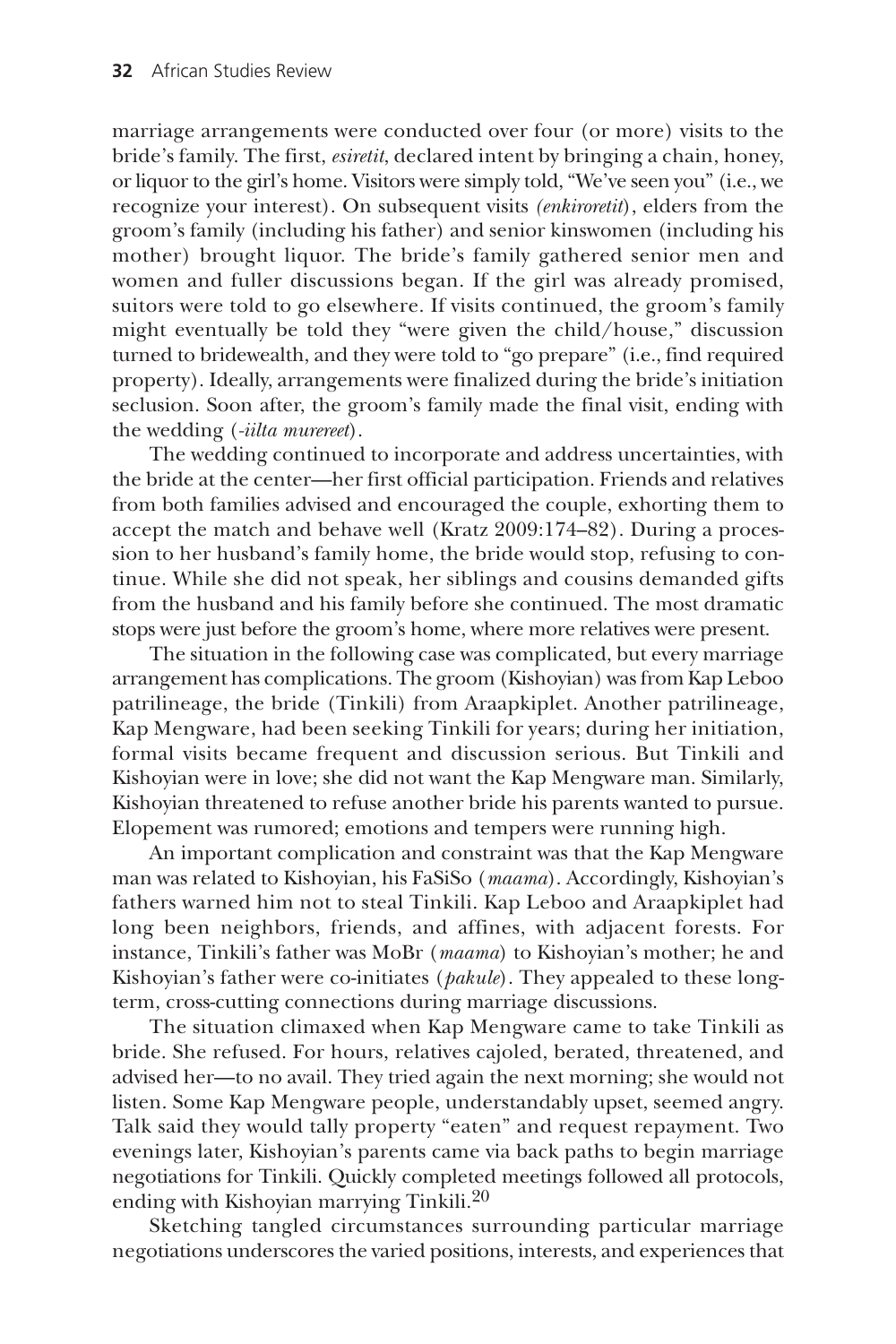are part and parcel of marriage arrangement. These positions and conjunctions shaped the development and outcomes, giving rise to ambiguities, ambivalences, and uncertainties throughout. Okiek marriage arrangement thus shows how Okiek imagined, invoked, and produced forms of relatedness, how social transformations ramified into different relationships and perspectives, and the structures and idioms through which Okiek managed marriage arrangement's uncertainties.

Two perennial sources of uncertainty were virtually built into the situation, regularly noted as hedges to modulate plans and commitments. First, the young couple's future actions could derail arrangements. Second, contingencies of presence shaped and altered collective decision-making dynamics if key relatives were absent. Initial discussions between Kap Leboo and Araapkiplet mentioned the first; the next meeting cited the second:<sup>21</sup>

C: I tell you we've seen you. We see two things. We've seen you-e [and] the child. We thought we would give her out. And she refused this family we wanted ourselves... But I don't yet know...if she will come and do that again.

\* \* \* \* \* \* \* \* \* \* \* \* \*

N: Have you seen that everyone isn't here in the house today-wei?... Have you seen that Kap Korodo, the child's maternal relatives, are not here?

Negotiations proceed despite disclaimers. Tactically, assertions about those missing (someone always was) explicitly recognized lineage members' right to participate but could also defer conclusive discussion, extend the process, and discount full accountability or finality of decisions. This was part of the process and challenge of constituting the lineage as collective agent, apart from individuals' wishes and concerns. Acknowledging lineage members' shared rights and responsibilities simultaneously helped constitute patrilineal relations and advertise them to all gathered. Yet even if everyone participated, the final outcome remained unknown until the bride had gone. Families then had to see if the couple stayed together well.

Several organizational features of marriage arrangement limited vagaries of attendance, creating a process ensuring consultation and debate. These built-in structural assurances were integral to defining a process for reaching collective lineage decisions (even if some didn't participate), and to establishing agreed jural baselines of accountability for future marital disputes or bridewealth reclamation. Simple but effective, these features helped define patrilineages and relatives as major actors in marriage meetings. First, multiple meetings encompassed a growing range of participants, building the sense of the collective patrilineage. Absent kin might attend later meetings, accumulating broader representation and ratification. Similarly, individuals often named connections, mapping lineage membership and webs of relation.

Turn-taking patterns were explicitly noted as a means to create the lineage collective, ensuring all could speak. As Araapkiplet elders commented:22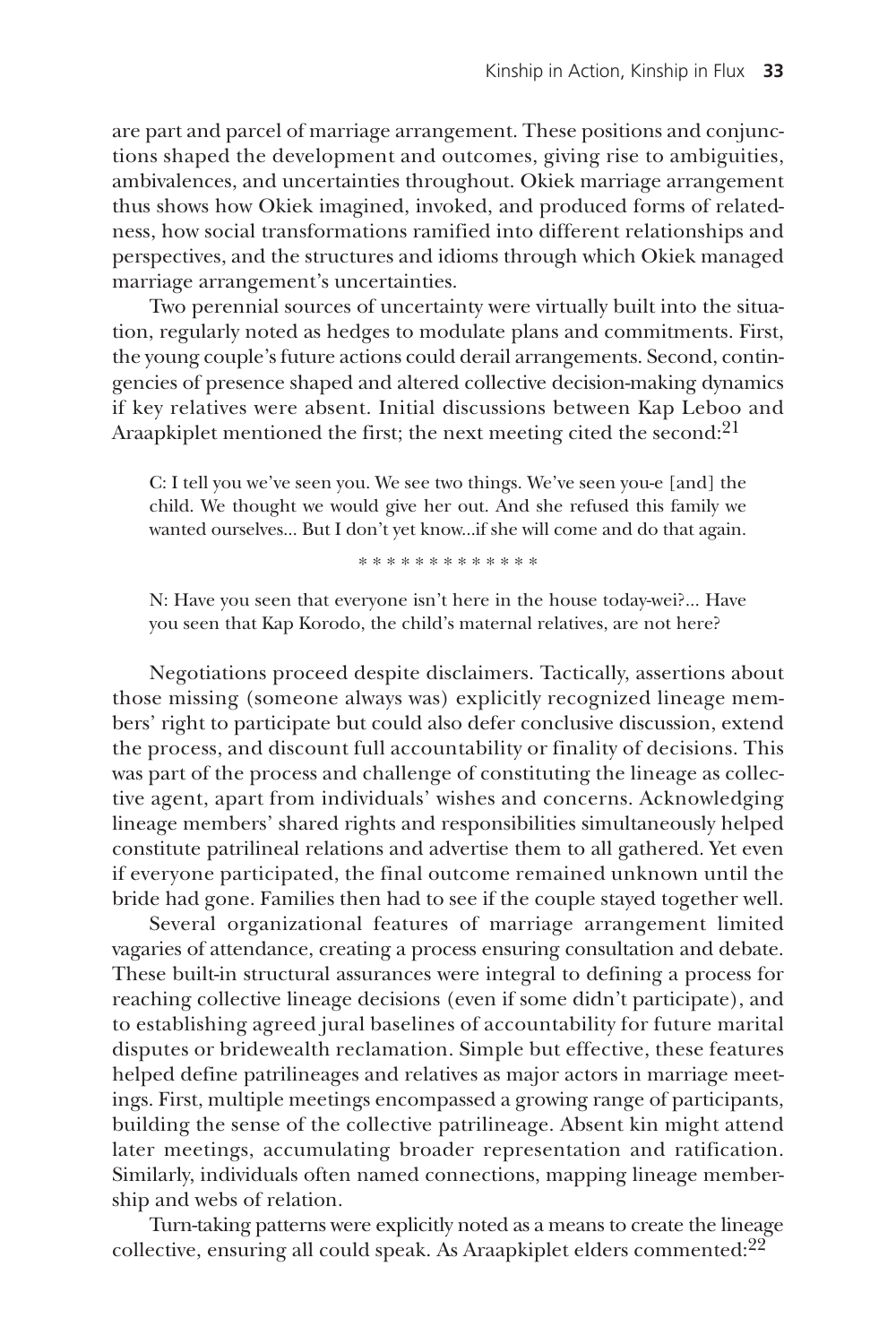- KS: You heard what Naresho said. He said, "I gave the child to Kap Mengware." You gave her by yourself. Isn't that what was done? Caa, because here is Araapkiplet and you are complete-i, do you follow today that mouth of Naresho? Do you all give her today– do you all give her today with all of you complete, or are you divided?...
- Sid: Listen and I will talk, too.
- KS: So first we will go around ourselves, Araapkiplet.
- Sid: We go around-ais, yes, and respond.
- KS: I say everyone tosi.
- KT: There is no one that doesn't respond.

Lineage caucuses (*enkileepatait*) were a final procedure marking and giving explicit, material form to the lineage when the gathering divided partway through discussion. Wife-seekers exited while wife-givers devised strategy and identified objections and unresolved disputes between families to address. Slights and disagreements became examples of bad affinal behavior and challenges to wife-seekers, reframing individual interactions as lineage matters. Caucuses dramatized the distinction between families, providing a forum where the lineage came into being while jointly formulating a plan and position.

These procedural features created a setting where participants imagined and constituted the lineage as collective person through discussion and action, though not without tensions between individual and collective interests and desires. "Going slowly," an idiom for treating potential affines and others respectfully, was cited as the wise, diplomatic way to handle uncertainties and ambiguities in marriage discussions. Attributing agency, responsibility, and blame could be tricky when participants might change across meetings, individuals and lineages merged and separated in complex dynamics, and political maneuvering played on it all. Okiek acknowledged indeterminacies complicating notions of agency through particular idioms (Kratz 2000).

Okiek addressed these contrary currents through analogies disclaiming their capacity to determine the outcome of marriage discussions even as they proceeded with them. Articulated by both sides and often developed dialogically, they framed their joint endeavor as, ultimately, out of their control. They did this by moving questions of agency, causality, and responsibility to a different level of abstraction, casting outcomes as "fate" or "God's will." Several analogies, based on men's forest work, likened searching for a wife to fortune and fate in trapping or seeking wild honey or to walking in the forest at night. Individual disruptions, past grudges, or inauspicious circumstances might be the proximate impetus for unsuccessful discussions, but this suggested that larger forces were ultimately at work. This shared acknowledgment, a refrain throughout discussions, offered disclaimers to help manage and defuse potential conflicts. Nonetheless, the distance it suggested and urged was belied by participants' intense concern with what happened and its impact on their children's future.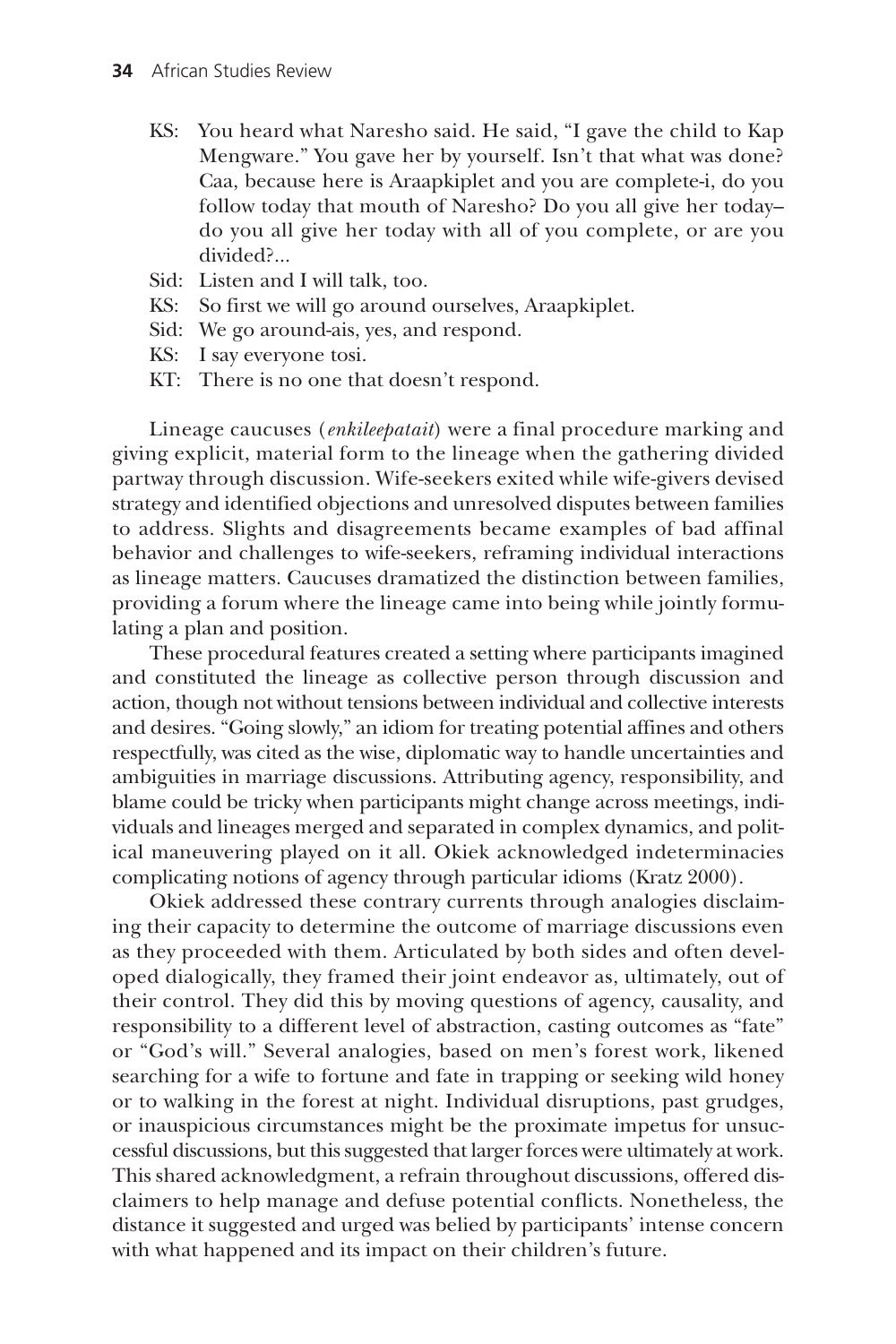Okiek also invoked past events and bonds to gain sympathetic hearings in meetings. They handled present uncertainties of lineage relations by calling on family histories to maximize their chance for a wife who, in turn, would perpetuate and care for the family. In addition, they pondered uncertainties in future relations. As they crafted connections across time, good and bad examples provided vehicles for imagining and reimagining kinship relations and through which Okiek repaired disruptions, reaffirmed the value of those relations, and recast expectations in light of changing circumstances. Family caucuses set the stage for inter-lineage discussion, identifying fights, slights, and insults that could terminate marriage discussions or mar future affinal relations. After reconvening, families discussed incidents and offenses; meetings mediated disputes before continuing.

Such cross-temporal reframing of interactions was a recurrent way of imagining social relations in varied circumstances and playing out lineage dynamics in marriage discussions. Past interactions were recast as impediments or abetments to present negotiations or as signs of future relations and demeanor. By reformulating past-present-future alignments through discourse and narrative (Kratz 1991; Bennett 1995:147–48; Wright 1985), Okiek dialogically concretized and managed some of marriage arrangement's uncertainties and ambivalences. They affirmed and adjusted existing social relations while preparing for the new relations the marriage would bring. In the process, minor daily interchanges became diagnostic indices, fragments illustrating meanings and modes of conduct associated with particular relations. As marriage arrangement changed in recent decades, such reframings helped imagine new life trajectories and different roles and relations between families and individuals.

One significant uncertainty where such examples and temporal alignments were mobilized concerned volatile future affinal relations. People worried about what kind of affines (*saanik*) the other family would be. The indeterminacy of future relations was a concern, but raising it during marriage talks challenged wife-seekers. It emphasized larger webs of relationship and expectations surrounding marriage, eliciting assurances from wife-seekers. Narrating good and bad examples provided ways to think about and concretize hopes and fears and, sometimes, to complain about other affines.

Okiek felt affinal relations should be characterized above all by respect (*kaany'it*), defined through appropriate behavior (Kratz 1989:642). One man explained, "You refuse them nothing, and speak respectfully. If they say, 'I want such and such,' look for it and give it to them. Don't curse, find a cow for them or whatever." At the wedding, as families advised the couple (Kratz 2000:159–67), they identified affines and cautioned the bride to be attentive to her new family. Uncertainties in future relations came from the couple themselves and from both families, all marked by admonitory wedding advice. During marriage talks, comments portraying *saanik* as future enemies summarized these issues: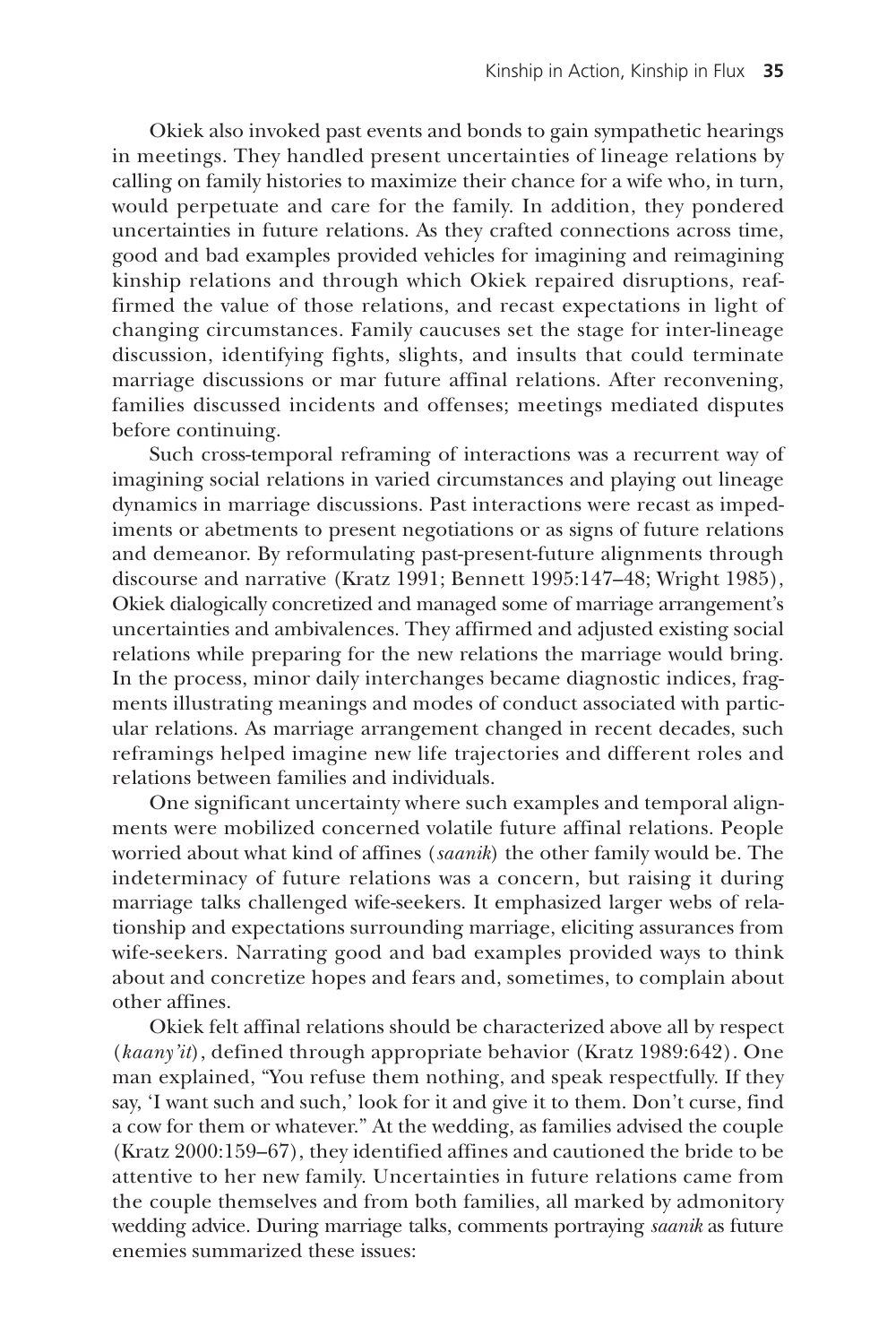M: Listen-ais. Friends, there is one truth. Oiye, if you give someone a child today. Truly, isn't it—that person you gave the child to, he is the one that will come and kill you. He is the one that will come and kill you, honest.

Inevitable tensions that arise as affinal relations develop over time were also anticipated and addressed specifically. Wife-seekers averred that they would not be affines that become enemies. For instance, Tinkili's mother complained about other sons-in-law, showing trepidation that Kishoyian would also disappoint. In heated exchanges, Kishoyian's family sought to reassure her. Kishoyian's father also reminded them of his regular assistance to his own mother-in-law, sister to Tinkili's father, and his good relations with her and his wife's sister. Citing past actions as testimony to future relations and his own conduct both as pledge for his son's prospective behavior and as ongoing bond with Tinkili's family, Kishoyian's father recast challenges and concerns, managing marriage arrangement uncertainties through concrete examples and skillful representation of past-present-future alignments.

As kinship in action, marriage arrangement was a forum where Okiek imagined relatedness. Tensions and contradictions arose in specific situations as people tried to manage conflicting interests and ties within and beyond lineages. In marriage meetings, expectations about various relations were represented, discussed, and given felt, personal resonance. Recognizing and addressing tensions and contradictions that emerged was part of that process and its unpredictability—particularly as some lineage and individual interests diverged. In marriage meetings, then, Okiek narrated a range of histories and construed the very transformations shaping their lives.

Marriage meetings would begin with blessings for peace, prosperity, and fertility through marriage, a prayer framing protocols, politics, and poetics of the process. During ensuing talks, Okiek addressed and managed ambiguities and indeterminacies as they negotiated their offsprings' future as well as individual and lineage relations. Kinship's dark sides and golden possibilities were both in full view during this important social transition. The situation called for creative rhetoric and diplomatic skill, providing fraught, tense, anxious, and disquieting moments as well as warm fellowship, revitalized relations, humor, and hope. Imagining kinship as well as practicing and creating relatedness were at the heart of proceedings in the 1980s, enacted through language and performance. As Okiek marriage arrangement and composition of the local community transformed afterwards, foundations and frameworks for creating relatedness also changed.

## **Reconstituting Marriage Arrangement, Community, and Identity**

The case described and the ways Okiek managed uncertainties in marriage arrangement in the mid-1980s provide context for considering how recent socioeconomic transformations have reverberated through Okiek lives. Imagining and creating kinship relations and creating past-present-future alignments remain relevant when families constitute marriages, but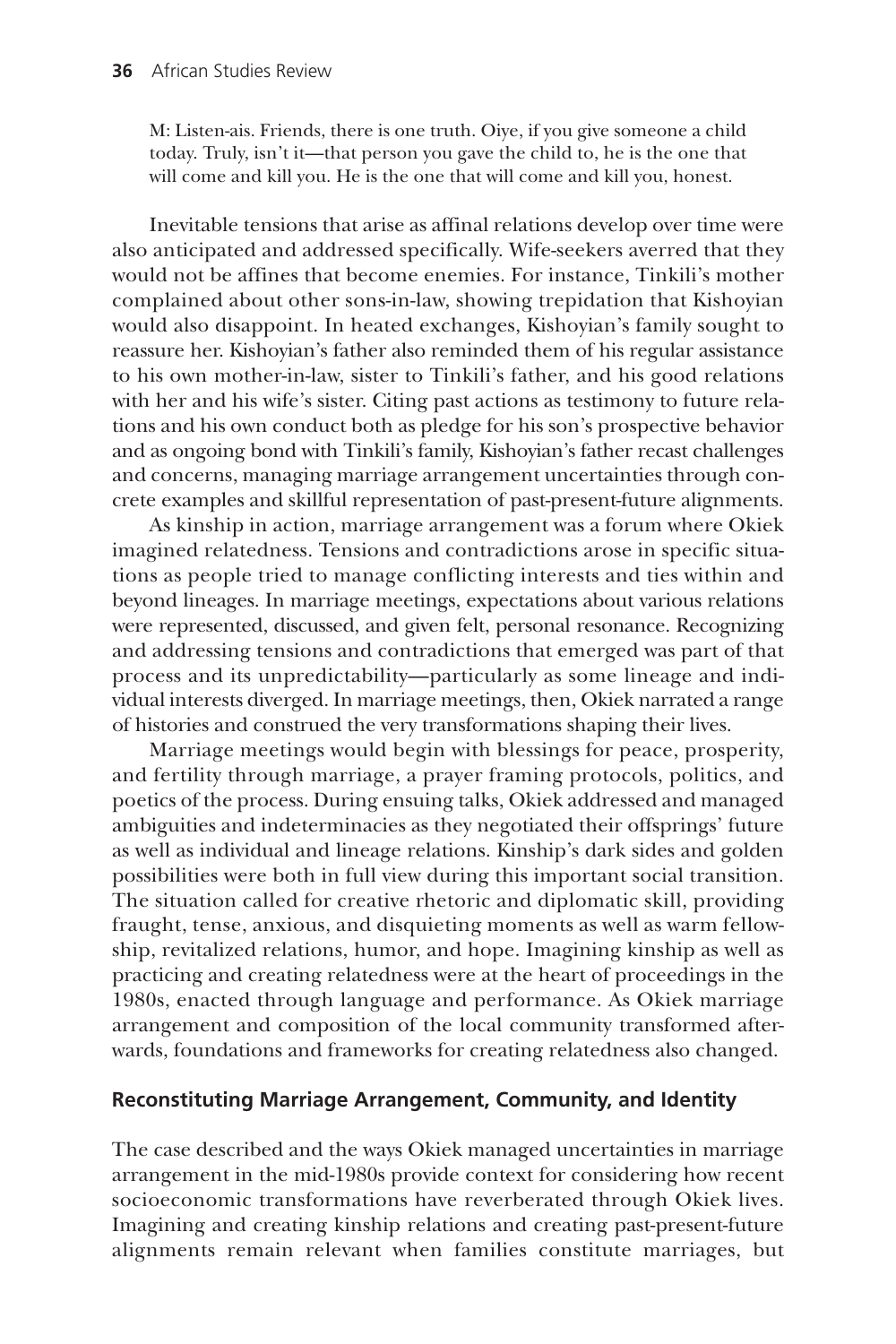frameworks of relatedness and potential youth destinies have simultaneously expanded and become more uncertain. As described earlier, Okiek marriage patterns diversified after the late 1980s: Okiek men and women alike might be older at first marriage, interethnic marriage increased significantly with immigrant influx, Okiek men had more wives and took additional wives at younger ages, and some young unmarried women were becoming mothers and creating households near their parents. These shifts lead to concluding observations about trends in personhood, agency, kinship, and lineage roles in Okiek marriage arrangement, trends interwoven with transformations in political economy, community, and state relations.

Parameters for agency now offer young men more latitude in marriage arrangement and elopement and offer young women life scenarios with greater independence—sometimes precarious. Lineages become involved in marriage arrangement later, with senior relatives less central. Correspondingly, "fate" idioms seemed less prominent in marriage discussions. Marriages with immigrant women, with sometimes distant families, are often negotiated more individually too, though they might involve a young man's parents. Those unions do not yet build on extended histories of family interaction and may involve divergent interests and expectations. Safeguards and protection that lineage ratification provided—for women and bridewealth—are less clearly defined; later marriage disputes might still be handled through family meetings, but might also be heard by government chiefs. These structural shifts in marriage arrangement and parameters for agency, then, are accompanied by potential vulnerability for young women, greater governmental involvement in domestic relations, cross-ethnic negotiations about customs and property, and different modes of lineage involvement.23 Kenya's 2014 Marriage Bill requires marriage registration, further increasing civil engagement. Increased polygyny and its revolving-door nature in some households affect domestic relations for older Okiek men and women too.

As Okiek imagined and created forms of relatedness through marriage in the mid/late1990s and beyond, young Okiek unions were shaped by timing shifts and varied paths added to their agropastoral and hunting life through education and employment.<sup>24</sup> As immigrants proliferated, Christian churches increased; Okiek began joining in the 1990s–2000s.25 Families continued drawing on prior affinal expectations and interlineage relations, though these too were recast as circumstances changed. Marriages between Okiek and immigrants, however, entailed creating past-present-future alignments on different grounds, without basis in entwined family histories or shared understandings of place, and with greater uncertainty about future affinal relations. Kishoyian's mother commented in 1993, "Better to marry someone who you know, whose family you have stayed with all the time so you know what they are like, instead of these ones who you don't know. You can't know what you are bringing into the home." As they forged marriage obligations, the couple and their families were negotiating different expectations and conventions for bridewealth, marriage ceremonies, forms of respect, and financial obligations.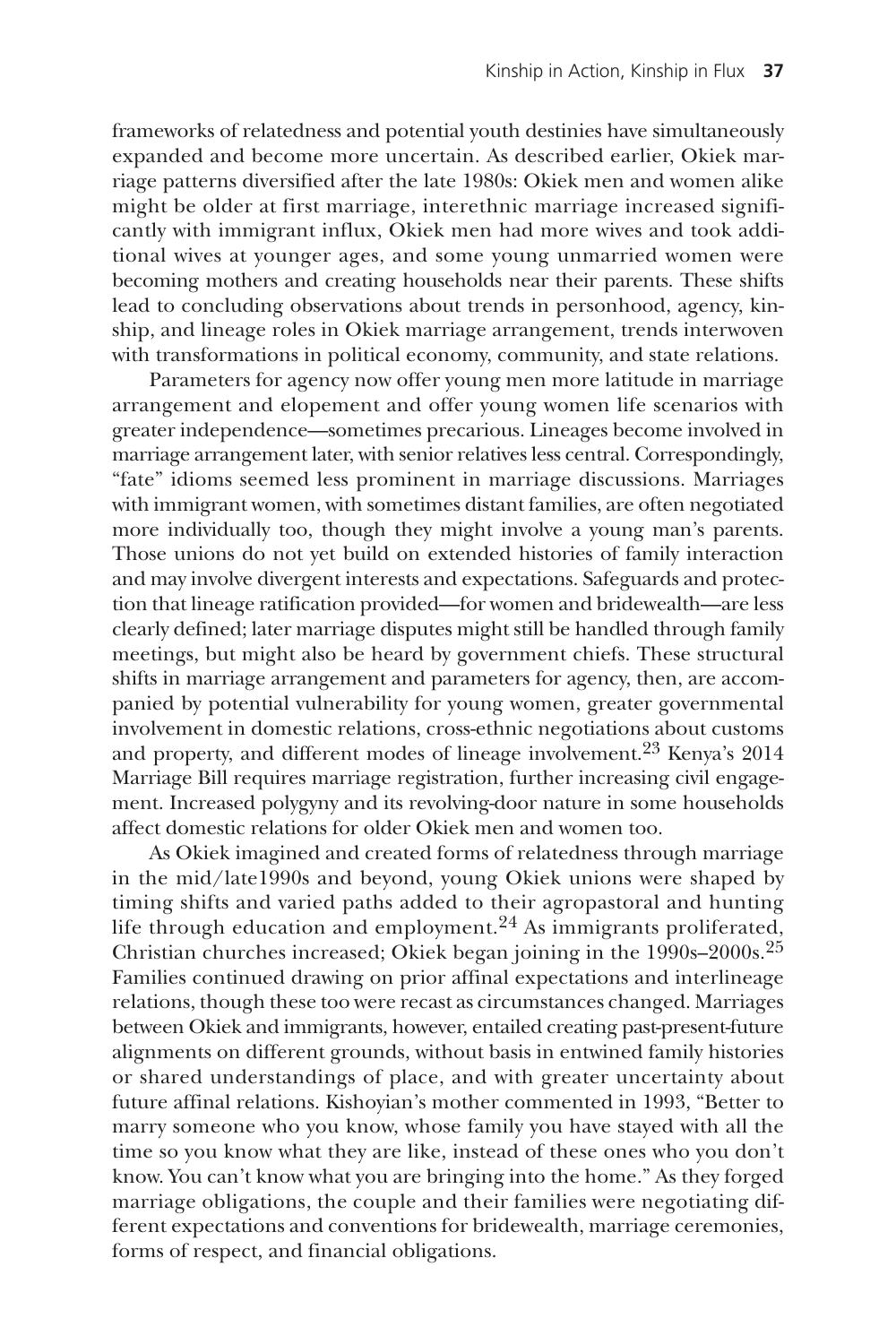Tracing Kishoyian and Tinkili's 1983 marriage to the present provides a glimpse of how land tenure changes, land sales, demographic shifts, and other political economic transformations percolated into Okiek marriage practice and individual lives. A year after marrying in November 1983, their first child was born but soon died. After the loss of their second child, reproductive troubles became a source of anxiety and rumor. In 1988, they had one daughter; 1993 brought a second surviving child. They remain married today, with one son and a daughter who left school while young.

In late 1987, Kishoyian married a second wife, Kopot Seleina, a Gusii woman with three children and two previous marriages. Her first husband, a Maasai, beat her, drank, and reneged on bridewealth. She then briefly married a Kipchornwonek who also treated her badly. She married Kishoyian through a problematic land sale. Kishoyian's parents sold her father land, but he stopped making payments. When they wanted to evict him, he offered his daughter for Kishoyian. Kishoyian and his parents made three marriage visits to her father, bringing liquor for discussion. Bridewealth was two cows, eight goats/sheep, KSH30,000, and sixteen metal roofing sheets, along with use of the land.

Kopot Seleina later said she married only to respect her father's wishes. She spoke neither Okiek nor Kalenjin, communicating in Maasai or Kiswahili. Initial accord between the wives was fleeting. For almost a year, Kishoyian tried having both live in the same house, which resulted in household labor disputes.

Marital relations within and between households were often discordant. Tinkli complained, "Having a co-wife is full of *siasa* (backbiting)" and *fitina* (gossip). She spent extended periods at her parents' home; Kopot Seleina also left occasionally. Kishoyian was volatile, often drank excessively, and beat both wives. In mid-1993, both left at the same time.

Kishoyian first followed Kopot Seleina to prevent her taking the children. Twice her father refused to attend family meetings for elders' mediation, so Kishoyian took the matter to a government chief. His father-in-law was told to either repay marriage property or return the wife and children. Tinkili stayed several months at her parents' home. Quarrels and difficult domestic relations continued, fueled by Kishoyian's drinking and erratic management and jealousies between wives. Eventually, Kopot Seleina left Kishoyian, reportedly because his land sales jeopardized their future.

In mid-1993, Kishoyian took a third wife, a Gusii woman still attending school. Mary had moved there three years earlier when her parents purchased land. It was unclear whether Kishoyian's other wives knew of this plan; both were away during the dispute. Kishoyian and his father met initially with Mary's parents. He consulted his parents no further until just before the wedding, nor did he heed advice that marriage to Mary should wait until his wives were home. Kishoyian was in a hurry; he spread cash around in rushed preparations.

Affines had misunderstandings about the wedding's timing and bridewealth. Facing Kishoyian's headstrong insistence, the wedding proceeded.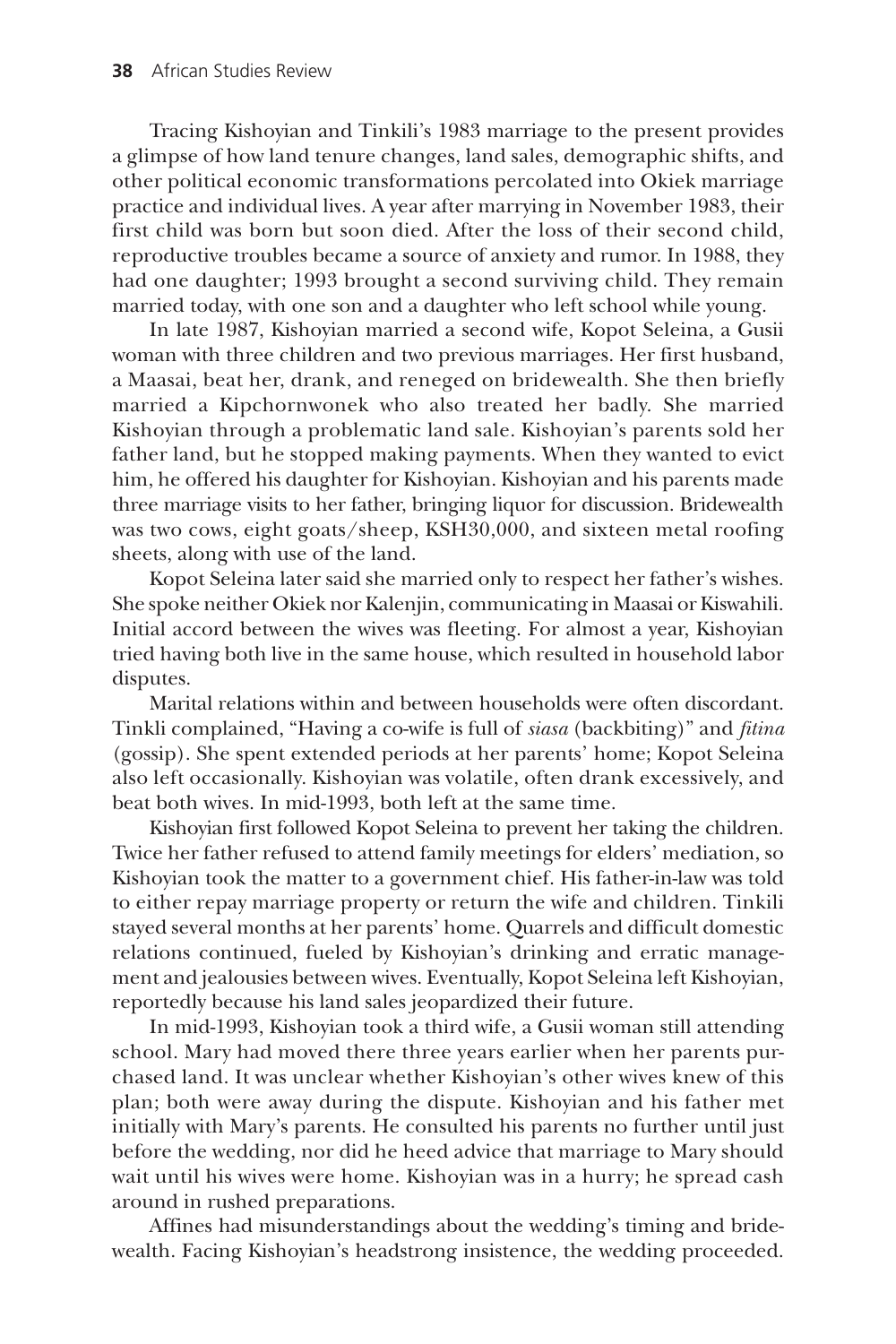Kishoyian's parents and cousin tried to conduct marriage discussions with Mary's family in a mix of Okiek, Kiswahili, and Ekegusii. Discussion erratically combined property negotiation and advice to the couple. Bridewealth was three acres of land, two cows, two goats, a blanket, and a big pot. The bride's parents tried adding more cows and demands at the wedding. Confusions and misunderstandings about marriage property continued.<sup>26</sup> Though Kishoyian's family welcomed Mary, that marriage also dissolved in time.<sup>27</sup>

When Kishoyian and Tinkili married in 1983, most Okiek expected marriage trajectories that began with arranged marriage in youth, with a co-wife possibly added later. As Kishoyian's marriages showed, marriage arrangement protocols with immigrant families were sometimes improvised, though based on familiar practice. They continued to be kinship in action, but notions of kinship were in flux, sometimes attenuated or at cross-purposes between families. Discussions were not always approached with respectful care, although that remained prominent in the poetics of marriage talks. Politics in marriage arrangement and intra-lineage relations could be volatile with land sale cash influxes. Young women made their way and crafted their own identities and marriage circumstances through modes of agency that included acquiescence, refusals, elopement, temporary refuge with parents, hard work, and the forging of relations with new affines.

Education and employment affected marriage timings and possibilities more for cohorts after Kishoyian and Tinkili, but demographic shifts and land sales significantly shaped their marriage's first decade. Available immigrant wives and land sales together enabled Kishoyian to have three wives while still young. His inexperience in managing a complex marriage, however, led to difficult marital relations and repeated disputes. Similarly, minimal family consultation in the third marriage showed attenuated lineage involvement.

The fate of Kishoyian's later marriages suggests the 1990s spate of youthful plural marriages at the height of land sales might have been a transient trend. Indeed, with no land left to sell, many Kaplelach and Kipchornwonek now struggle to support their families, being in no position to take additional wives. From a time when "they had money and life was good, the situation has completely reversed and most of our people are in dire poverty" (Tanki p.c.). Implications of the socioeconomic and demographic transformations described earlier continued to unfold and shape Okiek marriages and marriage arrangement.

Changes in marriage arrangement evidence ongoing shifts in intergenerational relations, lineage relations, and household relations. They point to ways state-level decisions and land policies eventually influence the very makeup of families and how people imagine their lives. As Okiek marriage patterns changed, interethnic relations became part of domestic life for most households. Tensions and disagreements sometimes map onto long-standing ethnic stereotypes and hierarchies. Kipsigis and Gusii immigrants say Okiek don't work steadily or care for wives. They see themselves as bringing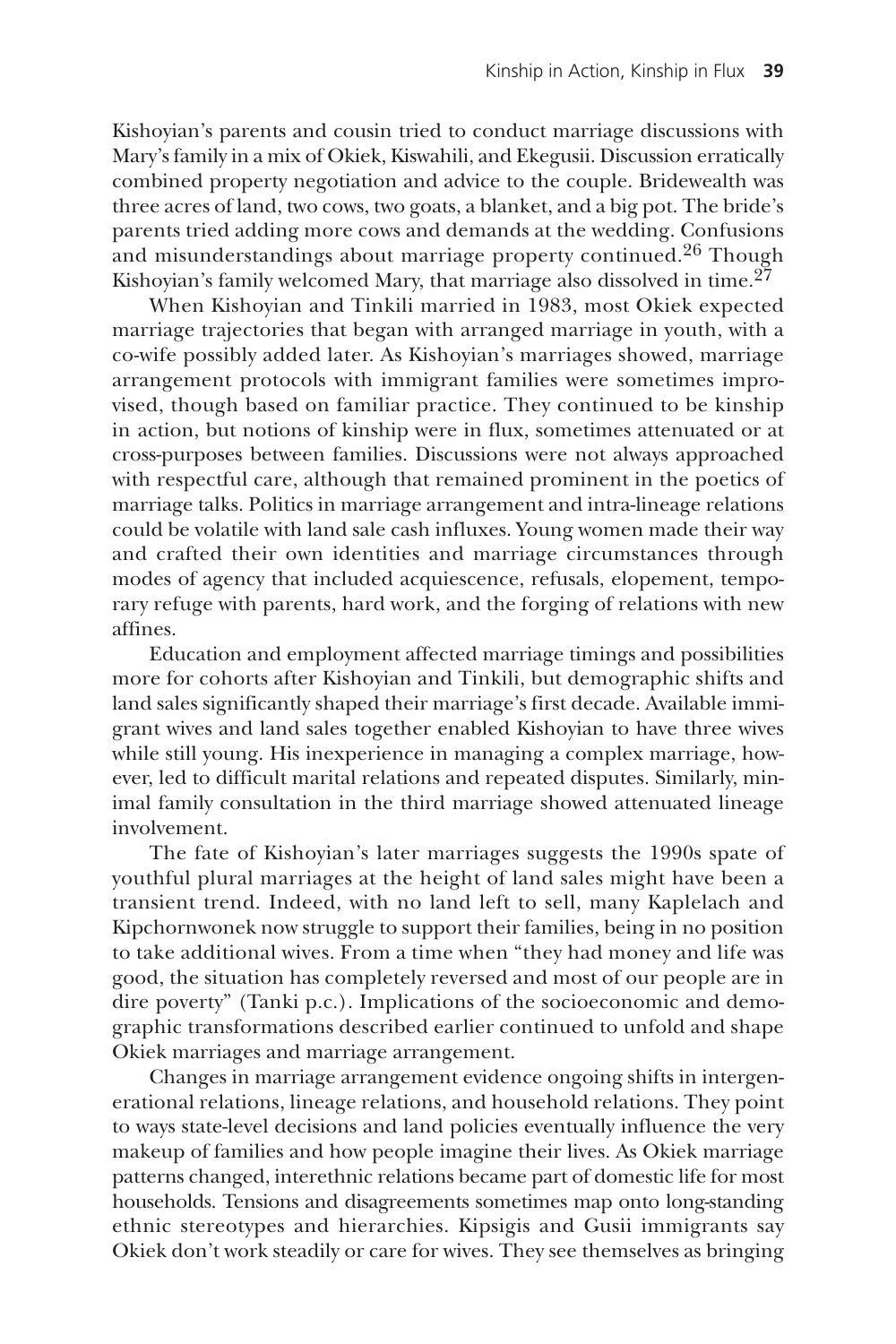development to a backward area, with roads, schools, churches, and intensive farming. Okiek were sometimes suspicious of their new neighbors, saying they didn't want "smelly" Kipsigis wives before. "But now they are wanted because they work hard and farm more than Okiek."28 Interlinked shifts in marriage arrangement, land tenure, and demography, then, have been redefining the nature of community and local public spheres as increasingly multiethnic.

Kaplelach and Kipchornwonek have long engaged in a regional system of ethnicity corresponding largely to ecological-economic differences (Kratz 1981, 1986, 2010; Galaty 1979, 1982). With transformations over the past thirty years, multiethnic relations increasingly became daily life rather than regional relations, even as Okiek engagement with government policies and politics increased. Land tenure changes, land sales, population shifts, and widening wealth disparities are national phenomena, not circumstances unique to Okiek. But their conjuncture unfolds differently across political economies and ethnic communities. Okiek have managed these transformations in ways still influencing different domains of understanding and action, with implications for notions of identity, lineage, community, and nation.

Wider Kenyan affairs over this period have seen fraught ethnic politics, including devastating ethnic clashes in the early 1990s as multipartyism arose, and again after the 2007 election.29 Kaplelach and Kipchornwonek were not at the epicenter of the 2007 violence, but land sales and immigration contributed to xenophobia propagated in the early 1990s. William Ole Ntimama, the MP representing Narok North, portrayed other Kenyans moving in as "foreigners," "outsiders" to be driven away. Ntimama was later implicated in instigating ethnic clashes, but as Daniel Branch notes, externally incited violence could develop local momentum. "Viewed from the bottom up, the clashes were a way of resolving grievances over land" in the context of "breakdown in the administration of land laws as a whole and abuse of office by public officials dealing with land matters" (Branch 2011:202–4, 231, 277; Kenyapolitical 2008).

Xenophobic rhetoric spread to local politics too. In September 1993, I attended a local councilor's "tea party" (political meeting) with some Okiek women; Ntimama was guest of honor. The gathering encompassed the area's ethnic diversity, so xenophobia was subtly framed as "people coming into our area," "places in our schools taken by others," and environmental damage from "outsiders" clearing forests and spoiling water catchments. These themes recurred in both Ntimama's and the local representatives' speeches.

As this wave of suspicion took hold, anxiety rose among immigrant land buyers. This was soon after Kishoyian married Mary; he moved nearer her family to allay their fear. A month later, ethnic clashes occurred not far away. Some Kikuyu, Kipsigis, and Gusii had their homes burned; others were evicted. Schools closed; teachers asked for transfers or fled. A month later, things were seemingly "normal" again.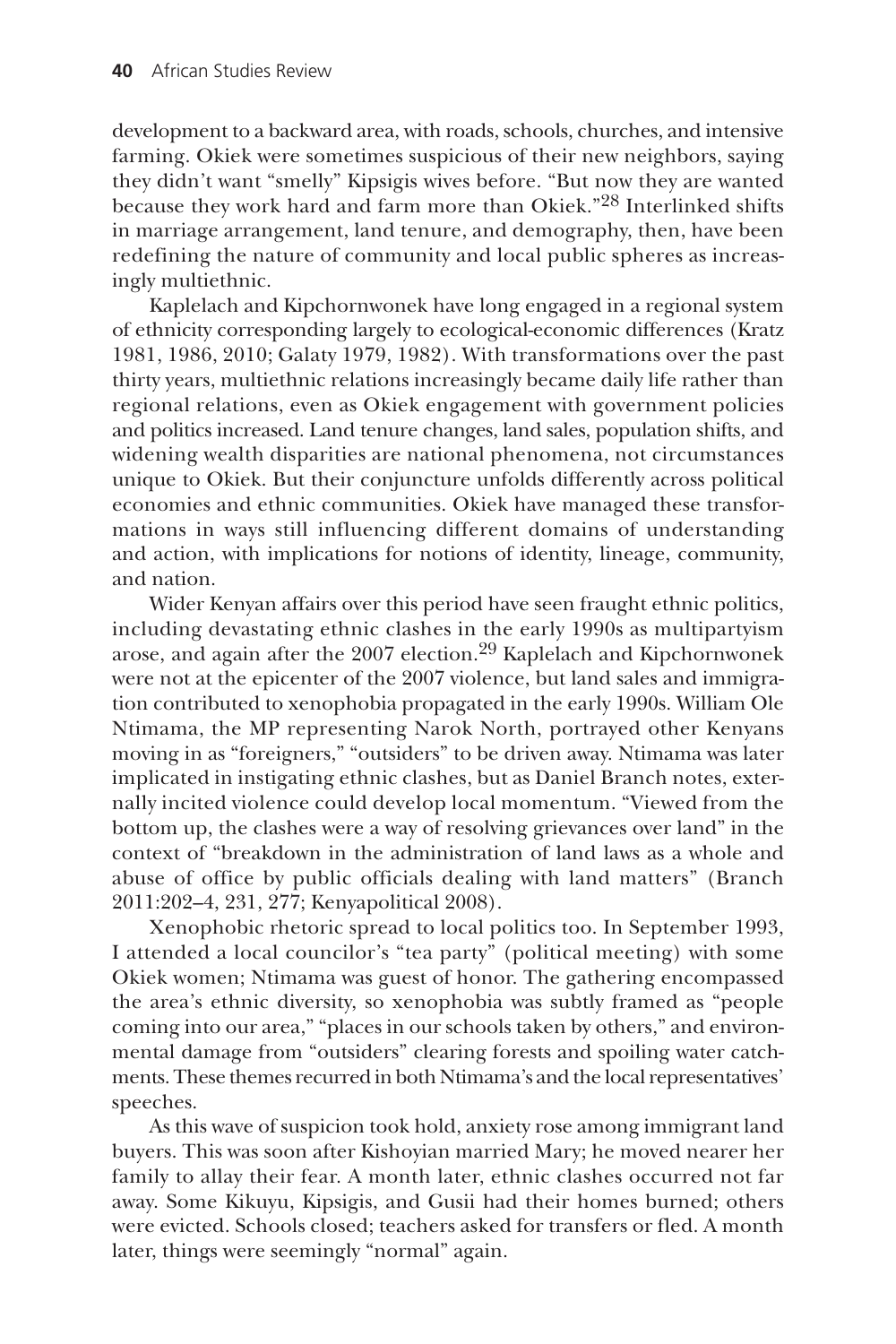Elsewhere I have characterized Okiek stances towards ethnic neighbors as accommodating openness within a regional political economy where Maasai and Kipsigis disdained the minority Okiek. Okiek learned their neighbors' languages, adopted and adapted certain cultural practices, yet valorized some domains of practice and history as distinctively Okiek (Kratz 1981, 1993, 2010; Kratz & Pido 2000).<sup>30</sup> With transformations accompanying shifts in land tenure, demography, and marriage, this stance brought multiethnic relations and accommodations into far more facets and contexts of Okiek life. The Okiek language, for instance, is endangered through accommodating more numerous Kipsigis immigrants. Concurrently, distinctive domains of Okiek life—e.g., hunting and honey-collecting—have become occasional pursuits, historical memories, or nostalgic constructions of tradition. In the mid-1990s, Kaplelach made similar nostalgic comments about marriage arrangement.

Over these transformative decades, wealth disparities emerged among Okiek resulting from different decisions about land sales, marriage, and use of their new resources. Excessive land sales left some economically insecure, virtually destitute, or landless. Others capitalized on opportunities and now have children at university who will themselves eventually marry. Okiek also engaged with the state in varied degrees. Those most involved sought influence through local administrative offices, NGOs, and community development (Kratz 2009). With the area's expanded, increasingly multiethnic population, one might ask what kinds of public culture and public spheres are forming and what the meanings of Okiek identity are now?31 How are these caught up in the "highly ambiguous moral terrain of ethnic politics" nationally (Lynch 2011:218)?

#### **Conclusion**

Identities and social relations are fluid practices, unfolding within shifting institutional structures and material constraints. This article has tracked ways that Okiek have created and made sense of changing life parameters by considering marriage arrangement as a nexus across social scales, where national and regional shifts in land holding and demography intersect, combining with local understandings of social relations and history. The protocols, politics, and poetics of marriage arrangement provided ways to manage uncertainties in marriage arrangement and lineage dynamics through the 1980s. As marriage transformed along with other domains of Okiek life, uncertainties multiplied, yet some metaphors, analogies, and ways of constructing relatedness and past-present-future alignments still offered cultural resources for negotiating new identities, communities, and destinies.

By tracing political economic transformations in Okiek life and marriage arrangement, a representative case embedded in those transformations, and particular idioms and practices of marriage meetings, this article underscores the value of examining social processes unfolding across multiple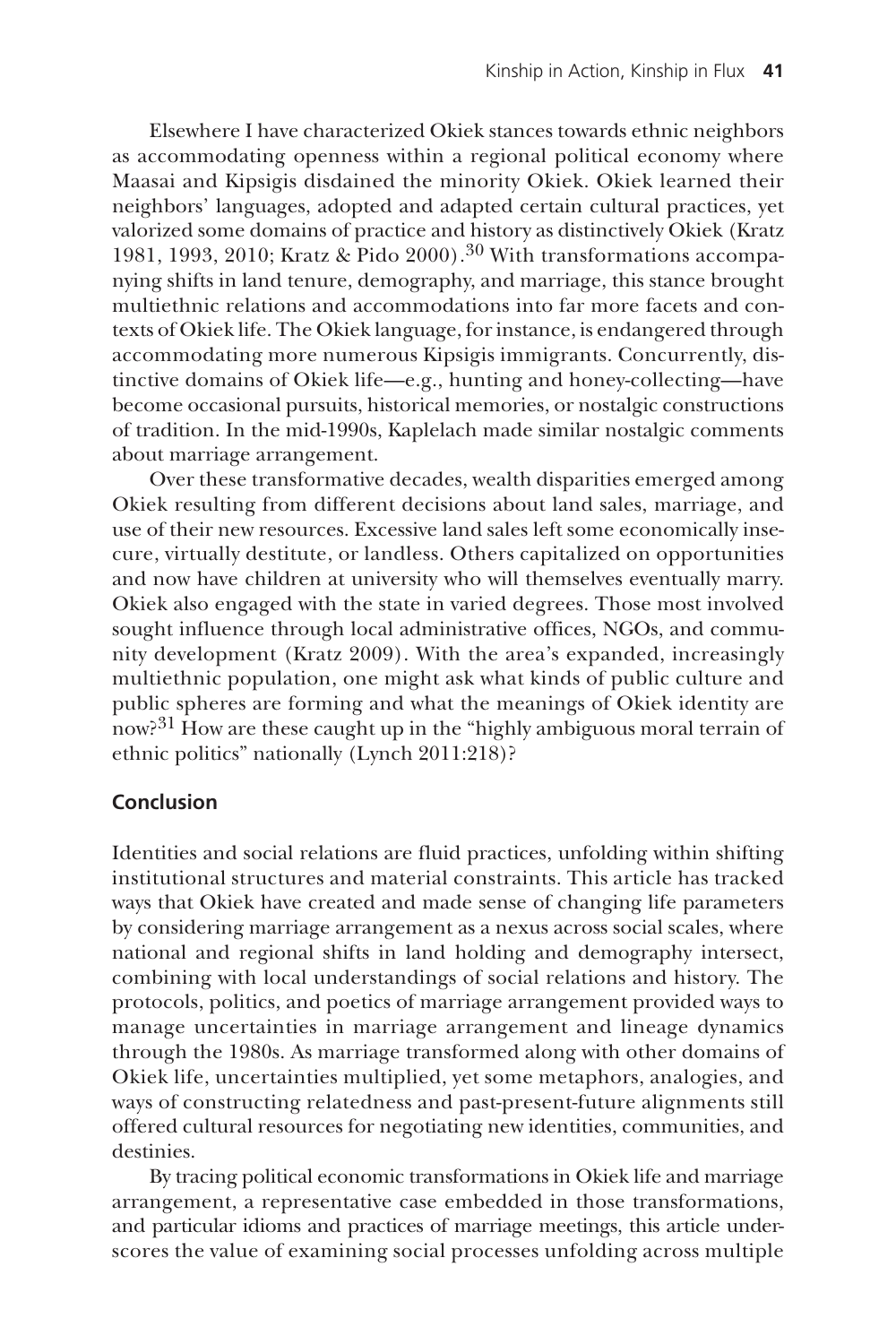scales and time frames. Tacking between encompassing historical processes and intimate immediacies in situated social interaction is essential to understanding the dynamics of structure and agency. It shows how people work with and around social forms and institutions that shape their lives, even as their actions in time help recast those same social forms. As critical means through which people understand, craft, and respond to social relations and situations, language and cultural performance should be central to analyses of agency. Language and performance show how choices and actions are situated through moral imaginations and how "micro-political contestations" play out.

At the same time, working across analytical scales reveals intersecting uncertainties associated with structure, agency, and social transformations, uncertainties produced from "social contingencies... entwined with social relations..." that "spur both imaginations and practices" (Cooper & Pratten 2015:2–3). Examining Okiek marriage arrangement both as kinship in action and kinship in flux has shown how local practices are bound up with regional and national spheres and the uncertainties and ambiguities that emerge as they intersect in people's lives.

# **Acknowledgments**

My long-term research with Okiek communities received support over the years from the Social Science Research Council, Fulbright, Wenner-Gren Foundation, National Science Foundation, the Institute for Intercultural Studies, Wesleyan University, the University of Texas at Austin, and Emory University. An earlier version of this paper was presented at University of Bergen. The second section draws from papers presented at the University of Michigan and what was then the School of American Research (SAR) and written during a National Endowment for the Humanities fellowship at SAR. Thanks to Vigdis Broch-Due, Pete Richardson, and Nancy Owen Lewis who organized the presentations and to all involved for engaged discussion. I also appreciate astute comments and suggestions provided by Ivan Karp, Joanna Davidson, Carolyn Hulse, Clark Hulse, Mike McGovern, David Nugent, David Tanki, and the ASR reviewers. Final revisions were completed while I held a Heilbrun Fellowship.

## **References**

- Ambler, Charles. 1988. *Kenyan Communities in the Age of Imperialism*. New Haven: Yale.
- Ashforth, Adam. 2009. "Ethnic Violence and the Prospects for Democracy in the Aftermath of the 2007 Kenyan Elections." *Public Culture* 21 (1): 9–19.
- Beidelman, T. O. 1986. *The Moral Imagination in Kaguru Modes of Thought*. Bloomington: Indiana University Press.
- Bennett, Tony. 1995. "Out of Which Past." In *The Birth of the Museum: History, Theory, Politics*. London: Routledge.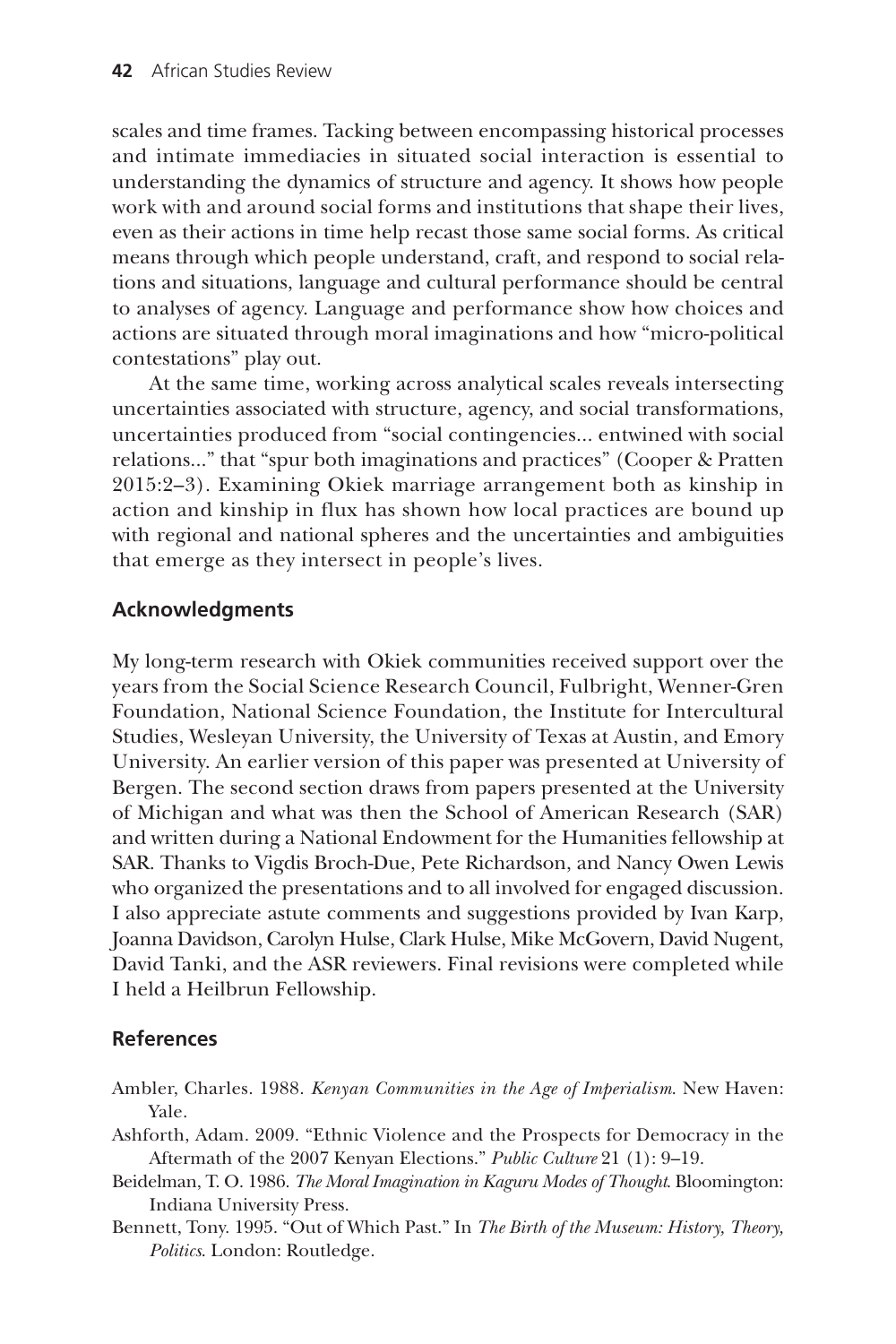- Berman, Bruce, Jill Bottrel, and Yash Ghai. 2009. "Patrons, Clients, and Constitutions: Ethnic Politics and Political Reforms in Kenya." *Canadian Journal of African Studies* 43 (3): 462–506.
- Berthomé, François, Julien Bonhomme, and Grégory Delaplace. 2012. "Cultivating Uncertainty." *Hau* 2 (2): 129–37.
- Bollig, Michael, Clemens Greiner, and Matthias Österle. 2014. "Inscribing Identity and Agency on the Landscape: Of Pathways, Places and the Transition of the Public Sphere in East Pokot, Kenya." *African Studies Review* 57 (3): 55–78.
- Branch, Daniel. 2011. *Kenya: Between Hope and Despair, 1963–2011*. New Haven: Yale.
- Branch, Daniel, Nic Cheeseman, and Leigh Gardener, eds. 2010. *Our Turn to Eat: Politics in Kenya since 1950*. Berlin: LIT Verlag.
- Carsten, Janet. 2000. "Cultures of Relatedness." In *Cultures of Relatedness: New Approaches to the Study of Kinship*, edited by Janet Carsten, 1–36. Cambridge, UK: Cambridge University Press.
- Cohen, David William, and E. S. Atieno-Odhiambo. 2004. *The Risks of Knowledge: Investigations into the Death of the Hon. Minister John Robert Ouko in Kenya, 1990*. Athens: Ohio University.
- Cole, Jennifer, and Lynn Thomas, eds. 2009. *Love in Africa*. Chicago: University of Chicago.
- Comaroff, John, ed. 1980. *The Meaning of Marriage Payments*. New York: Academic.
- Cooper, Barbara. 1997. *Marriage in Maradi*. Oxford: James Currey.
- Cooper, Elizabeth, and David Pratten, eds. 2015. *Ethnographies of Uncertainty in Africa*. Basingstoke: Palgrave Macmillan.
- Daily Nation. 2014. Uhuru Kenyatta Signs Marriage Bill into Law. [Mobile.nation.](http://Mobile.nation.co.ke/news/Uhuru-assents-to-law-allowing-polygamy/-/1950946/2297540/-/format/xhtml/-/1cjmqv/-/index.html) [co.ke/news/Uhuru-assents-to-law-allowing-polygamy/-/1950946/2297540/-/](http://Mobile.nation.co.ke/news/Uhuru-assents-to-law-allowing-polygamy/-/1950946/2297540/-/format/xhtml/-/1cjmqv/-/index.html) [format/xhtml/-/1cjmqv/-/index.html](http://Mobile.nation.co.ke/news/Uhuru-assents-to-law-allowing-polygamy/-/1950946/2297540/-/format/xhtml/-/1cjmqv/-/index.html), accessed January 6, 2015.
- Daniels, Robert. 1980. "Pastoral Values among Vulnerable Peasants: Can the Kipsigis of Kenya Keep the Home Fires Burning?" In *Predicting Sociocultural Change*, edited by Susan Abbott and John van Willigen, 57–75. Athens: University of Georgia.
- Ferguson, James. 1999. *Expectations of Modernity: Myths & Meanings of Urban Life on the Zambian Copperbelt*. Berkeley: University of California.
- Fortes, Meyer. 1958. "Introduction." In *The Developmental Cycle in Domestic Groups*, edited by Jack Goody, 1–14. Cambridge, UK: Cambridge University Press.
- ———. 1969. *Kinship and the Social Order*. Chicago: Aldine.
- ———. 1970. *Time and Social Structure and Other Essays*. London: Athlone.
- Fortes, Meyer, ed. 1962. *Marriage in Tribal Societies*. Cambridge, UK: Cambridge University Press.
- Galaty, John. 1979. "Pollution and Anti-Praxis: the Issue of Maasai Inequality." *American Ethnologist* 6: 803–16.
	- ———. 1980. "The Maasai Group-Ranch: Politics and Development in an African Pastoral Society." In *When Nomads Settle: Processes of Sedentarization as Adaptation and Response*, edited by Philip Salzman, 157–72. New York: Praeger.
- ———. 1982. "Being 'Maasai,' Being 'People of Cattle': Ethnic Shifters in East Africa." *American Ethnologist* 9: 1–20.
- Galaty, John and Kimpei old Munei. 1998. "Maasai Land, Law, and Dispossession." *Cultural Survival Quarterly* 22 (4): 68–71.
- Geertz, Clifford. 1983. "Found in Translation: On the Social History of the Moral Imagination." In *Local Knowledge*. New York: Basic.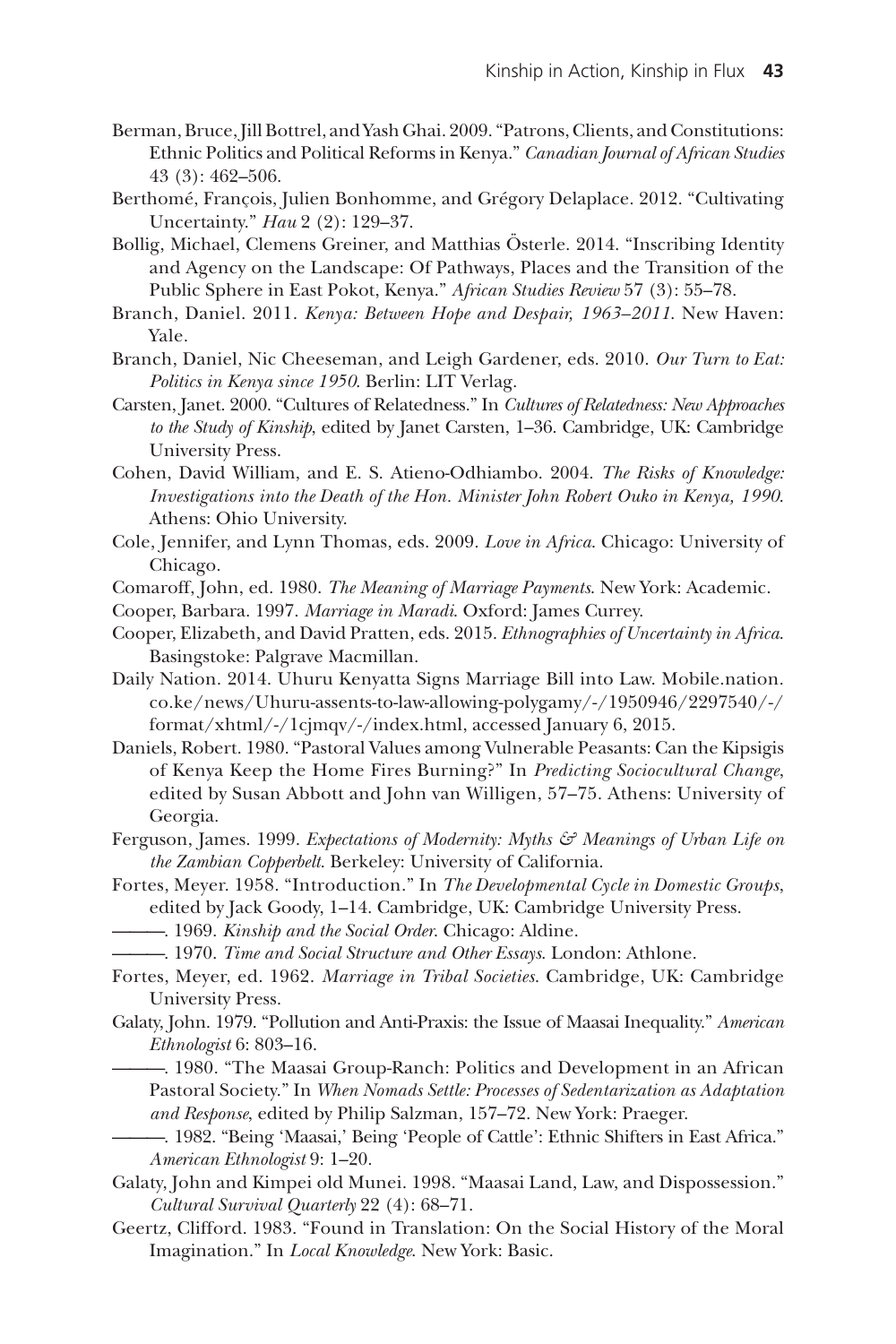- Goody, Jack, and Stanley J. Tambiah. 1973. *Bridewealth and Dowry*. Cambridge, UK: Cambridge University Press.
- Government of Kenya. 2009. "Rehabilitation of the Mau Forest Ecosystem" [www.kws.](http://www.kws.org/export/sites/kws/info/maurestoration/maupublications/Mau_Forest_Complex_Concept_paper.pdf) [org/export/sites/kws/info/maurestoration/maupublications/Mau\\_Forest\\_](http://www.kws.org/export/sites/kws/info/maurestoration/maupublications/Mau_Forest_Complex_Concept_paper.pdf) [Complex\\_Concept\\_paper.pdf,](http://www.kws.org/export/sites/kws/info/maurestoration/maupublications/Mau_Forest_Complex_Concept_paper.pdf) accessed January 6, 2015.
- Håkansson, Thomas. 1988. *Bridewealth, Women and Land*. Stockholm: Almqvist and Wiksell International.
	- ———. 1994. "The Detachability of Women: Gender and Kinship in Processes of Socio-Economic Change among the Gusii of Kenya." *American Ethnologist* 21: 516–38.
- ———. 1995. "Gusii." In *Encyclopedia of World Cultures*, Vol. 9, edited by John Middleton and Amal Rassam, 107–11. Boston: G.K. Hall.
- Healy-Clancy, Meghan. 2014. "The Politics of Marriage in South Africa." *African Studies Review* 57 (2): 1–6.
- Hodgson, Dorothy. 2002. "Precarious Alliances: The Cultural Politics and Structural Predicaments of the Indigenous Rights Movement in Tanzania." *American Anthropologist* 104 (4): 1086–97.
- ———. 2011. *Being Maasai, Becoming Indigenous*. Bloomington: Indiana University Press. ———. 2017. *Gender, Justice, and the Problem of Culture: From Customary Law to Human Rights in Tanzania*. Bloomington: Indiana University Press.
- Hughes, Lotte. 2006. *Moving the Maasai: A Colonial Misadventure*. Basingstoke, UK: Palgrave.
- Johnson-Hanks, Jennifer. 2005. "When the Future Decides: Uncertainty and Intentional Action in Contemporary Cameroon." *Current Anthropology* 46 (3): 363–85.
- ———. 2007. "Women on the Market: Marriage, Consumption, and the Internet in Urban Cameroon." *American Ethnologist* 34 (4): 642–58.
- Karp, Ivan. 1987. "Laughter at Marriage: Subversion in Performance." In *Transformations of African Marriage*, edited by D. Parkin and D. Nyamwaya, 137–54. Manchester: Manchester University.
- Keane, Webb. 1991. "Delegated Voice: Ritual Speech, Risk, and the Making of Marriage Alliances in Anakalang." *American Ethnologist* 18 (2): 311–30.
- Kenyapolitical. 2008. "William Ole Ntimama Admits Killing 600 People and Dares to Do It Again. [http://kenyapolitical.blogspot.com/2008/07/william-ole-ntimama](http://kenyapolitical.blogspot.com/2008/07/william-ole-ntimama-admits-killing-600.html)[admits-killing-600.html](http://kenyapolitical.blogspot.com/2008/07/william-ole-ntimama-admits-killing-600.html), accessed January 19, 2016.
- Kratz, Corinne A. 1981. "Are the Okiek really Masai? or Kipsigis? or Kikuyu?" *Cahiers d'Études Africaines.* Vol. 79 XX:3, pp. 355–68.
	- ———. 1986. "Ethnic Interaction, Economic Diversification and Language Use: A Report on Research with Kaplelach and Kipchornwonek Okiek." *Sprache und Geschichte in Afrika* 7.2: 189–226.
	- ———. 1987. "Chords of Tradition, Lens of Analogy: Iconic Signs in Okiek Ceremonies." *Journal of Ritual Studies* 1 (2): 75–97.
- ———. 1989. "Genres of Power: A Comparative Analysis of Okiek Blessings, Curses and Oaths." *Man* (N.S.) 24: 299–317.
- ———. 1990. "Sexual Solidarity and the Secrets of Sight and Sound: Shifting Gender Relations and their Ceremonial Constitution." *American Ethnologist* 17 (3): 31–51.
- ———. 1991. "Amusement and Absolution: Transforming Narratives during Confession of Social Debts." *American Anthropologist* 93 (4): 826–51.
- ———. 1993. "We've Always Done It Like This...Except for a Few Details: 'Tradition' and 'Innovation' in Okiek Ceremonies." *Comparative Studies in Society and History* 35 (1): 30–65.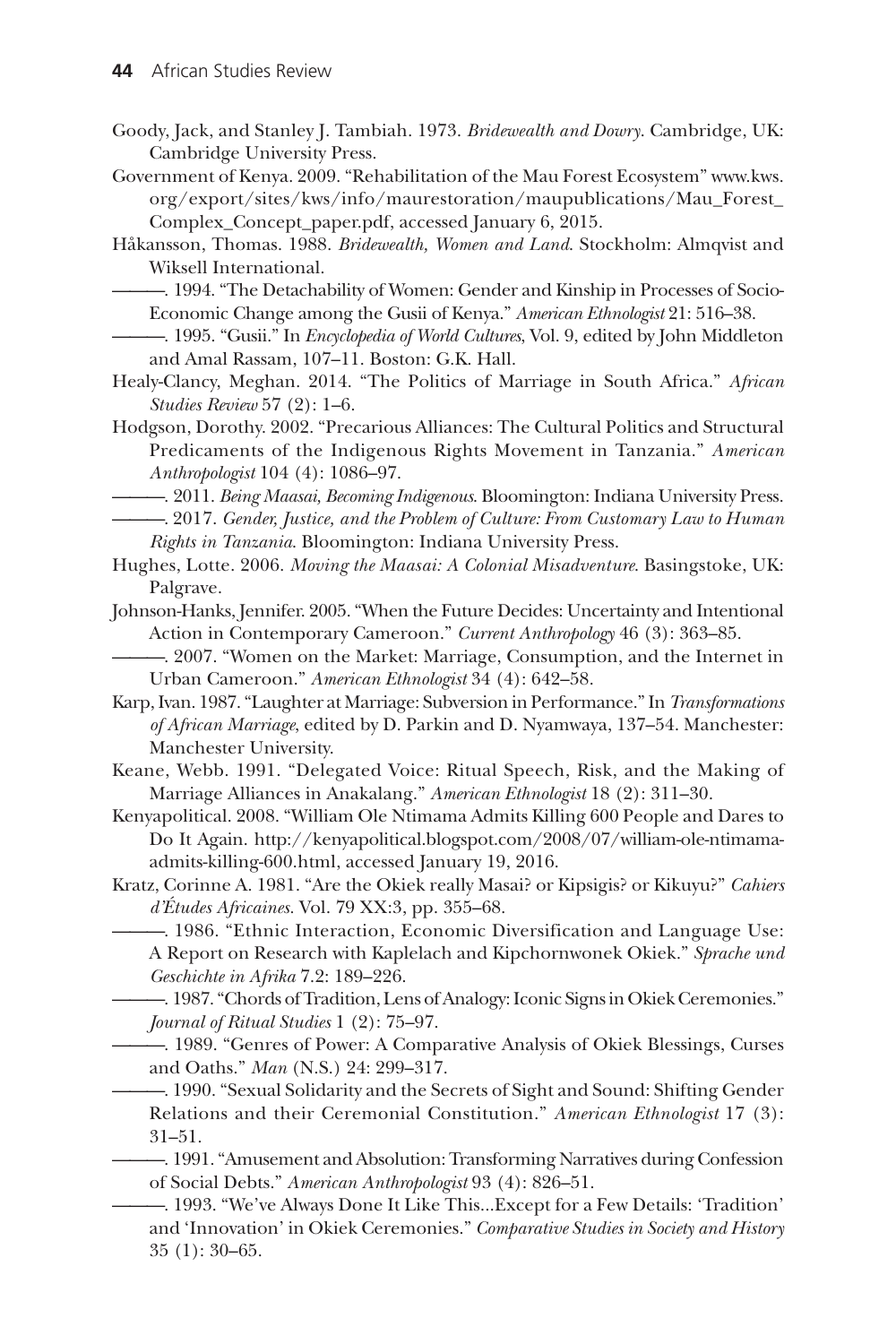———. 2000. "Forging Unions and Negotiating Ambivalence: Personhood and Complex Agency in Okiek Marriage Arrangement." In *African Philosophy and Cultural Inquiry*, edited by Dismas Masolo and Ivan Karp, 136–71. Bloomington: Indiana University.

———. 2005a. "Kinship in Action: Managing Uncertainty in Okiek Marriage Arrangement." Paper presented at *Imagining Kinship* conference, University of Michigan, Ann Arbor, 19–20 March.

- ———. 2005b. "Wild Bees, Hairless Cows and Hidden Enemies: Imagining Relatedness and Fate in Okiek Marriage Arrangement." Manuscript.
- ———. 2009. "Communicative Resonance across Settings: Marriage Arrangement, Initiation and Political Meetings in Kenya." In *Ritual Communication*, edited by Ellen Basso and Gunter Senft, 171–202. Oxford: Berg.
- ———. 2010. *Affecting Performance: Meaning, Movement, and Experience in Okiek Women's Initiation*. Tucson: Wheatmark (originally 1994, Smithsonian Press).
- Kratz, Corinne, and Donna Pido. 2000. "Gender, Ethnicity, and Social Aesthetics in Maasai and Okiek Beadwork." In *Rethinking Pastoralism in Africa*, edited by Dorothy Hodgson, 43–71. Oxford: James Currey.
- Lynch, Gabrielle. 2011. *I Say to You: Ethnic Politics and the Kalenjin in Kenya*. Chicago: University of Chicago.
- Manners, Robert. 1964. "Colonialism and Native Land Tenure." In *Process and Pattern in Culture*, edited by Robert Manners, 266–80. Chicago: Aldine.
	- ———. 1967. "The Kipsigis of Kenya: Culture Change in a 'Model' East African Tribe." In *Contemporary Change in Traditional Societies*, edited by Julian Steward, 205–359. Urbana: University of Illinois Press.
- Matter, Scott. 2010. "Clashing Claims: Neopatrimonial Governance, Land Tenure Transformation, and Violence at Enoosupukia, Kenya." *Political and Legal Anthropology Review* 33 (1): 67–88.
- McGovern, Mike. 2015. "Liberty and Moral Ambivalence." *American Ethnologist* 42 (2): 247–61.
- Morgan, James. 2009. Life Dries up in Kenya's Mau Forest. BBC News, [news.bbc.](http://news.bbc.co.uk/2/hi/africa/8057316.stm) [co.uk/2/hi/africa/8057316.stm,](http://news.bbc.co.uk/2/hi/africa/8057316.stm) accessed January 6, 2015.
- Parkin, David, and David Nyamwaya, eds. 1989. *Transformations in African Marriage*. Manchester: Manchester University.
- Peletz, Michael. 1995. "Kinship Studies in Late Twentieth-Century Anthropology." *Annual Review of Anthropology* 24: 343–72.
	- ———. 2001. "Ambivalence in Kinship since the 1940s." In *Relative Values: Reconfiguring Kinship Studies*, edited by S. Franklin and S. McKinnon, 413–43. Durham: Duke.
- Radcliffe-Brown, A. R., and D. Forde, eds. 1950. *African Systems of Kinship and Marriage*. London: Oxford University Press.
- Roseberry, William. 1989. *Anthropologies and Histories*. New Brunswick: Rutgers University Press.
- Samimian-Darash, Limor, and Paul Rabinow, eds. 2015. *Modes of Uncertainty*. Chicago: University of Chicago.
- Sansom, Basil. 1976. "A Signal Transaction and its Currency." In *Transaction and Meaning*, edited by Bruce Kapferer, 143–61. Philadelphia: ISHI.
- Talle, Aud. 1988. *Women at a Loss: Changes in Maasai Pastoralism and Their Effects on Gender Relations*. University of Stockholm. Stockholm Studies in Social Anthropology: 9.

Tanki, David. p.c. Email, 10 June 2015.

Toweett, Taaitta. 1979. *A Study of Kalenjin Linguistics*. Nairobi: Kenya Literature Bureau.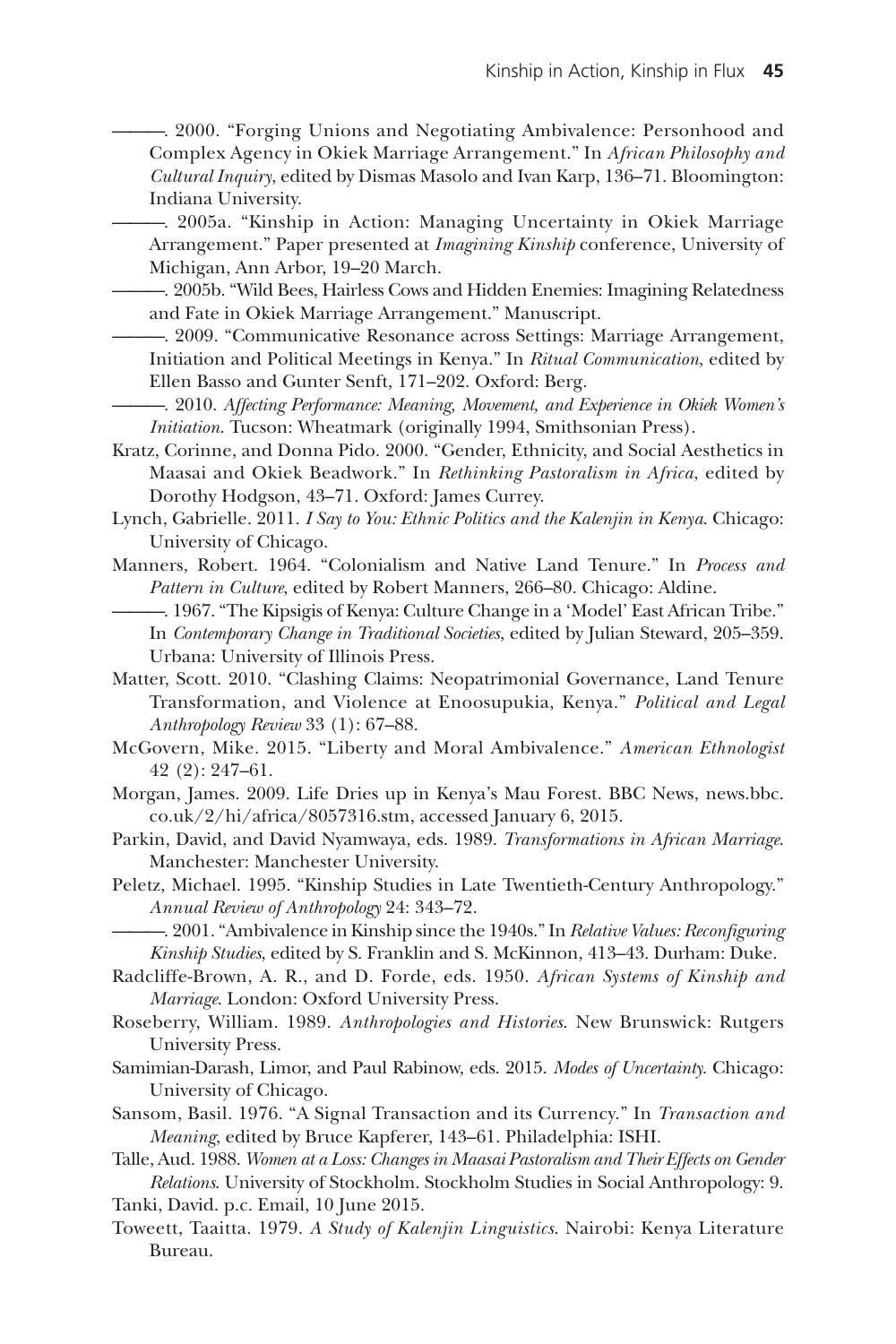Williams, Raymond. 1977. *Marxism and Literature*. Oxford: Oxford University Press.

World Bank. 2007. Republic of Kenya: Country Social Analysis. Dissemination Draft, 5 August.

Wright, Patrick. 1985. *On Living in an Old Country*. London: Verso.

# **Notes**

- 1. I use phonemic spellings in Okiek transcriptions. This differs from the "Ogiek" spelling adopted by Kenyan NGOs formed in the 1990s, which reflects phonetic variations in spoken language. In Kalenjin languages like Okiek, unvoiced stop consonants become voiced in intervocalic environments. Toweett (1979:42–3) also uses phonemic /k/ as spelling convention.
- 2. Classic studies on bridewealth (Comaroff 1980; Goody & Tambiah 1973; Sansom 1976) and kinship and social organization (Fortes 1962; Peletz 1995; Radcliffe-Brown & Forde 1950) address varied aspects of marriage. Parkin and Nyamwaya (1987) considers diverse adaptations in African marriage, while Cooper's (1997) case study foregrounds gender and Healy-Clancy (2014) provides a recent regional overview.
- 3. Keane (1991) and Kratz (2009) focus on communicative performance in marriage arrangement. Geertz (1983) and Beidelman (1986) are essential works on moral imaginations. Cole and Thomas (2009) and Johnson-Hanks (2007) address related questions and also emphasize wider connections and contexts.
- 4. Field research with Okiek spans 1974–1994. After 1994 we remained in touch through mail, email, phone, and my work with Okiek schools. Kratz (2010:5–9) discusses research circumstances further.
- 5. Fortes (1969) and Beidelman (1986) have consistently paid attention to ambivalence and tensions built into particular social relations. Peletz (2001) is a useful overview. Karp (1987) and Kratz (2000, 2005a, 2005b) focus on tensions, ambivalence, and uncertainty in relation to marriage. Recent writings exploring uncertainty and its implications include Berthomé et al. (2012), Cooper and Pratten (2015), Johnson-Hanks (2005), Samimian-Darash and Rabinow (2015).
- 6. This adapts profiles from late 1980s to early 1990s (Kratz 1981, 1986, 1987, 1989, 2010).
- 7. This article synthesizes earlier analyses of socioeconomic transformations and changes in marriage arrangement (Kratz 1986, 1990, 2010:70–92, 2000) and tracks subsequent transformations in Okiek society, political economy, and marriage arrangement.
- 8. Cf. Bollig et al. (2014) on East Pokot economic diversification.
- 9. Maasai followed similar protocols.
- 10. Interviews named these age-sets, spanning 1940s–mid-1970s, perhaps reflecting different Kipchornwonek and Kaplelach timings. To explain all these shifts, Okiek cited less compliant young women, the expense of repaying gifts, and a desire to limit interlopers at meetings. They may also, however, be related to other social and economic shifts taking place.
- 11. Hodgson (2017:74–80) describes parallel changes in marriage arrangement, elopements, and other types of unions for Maasai in Tanzania in the 1980s– 1990s.
- 12. Cf. Talle (1988).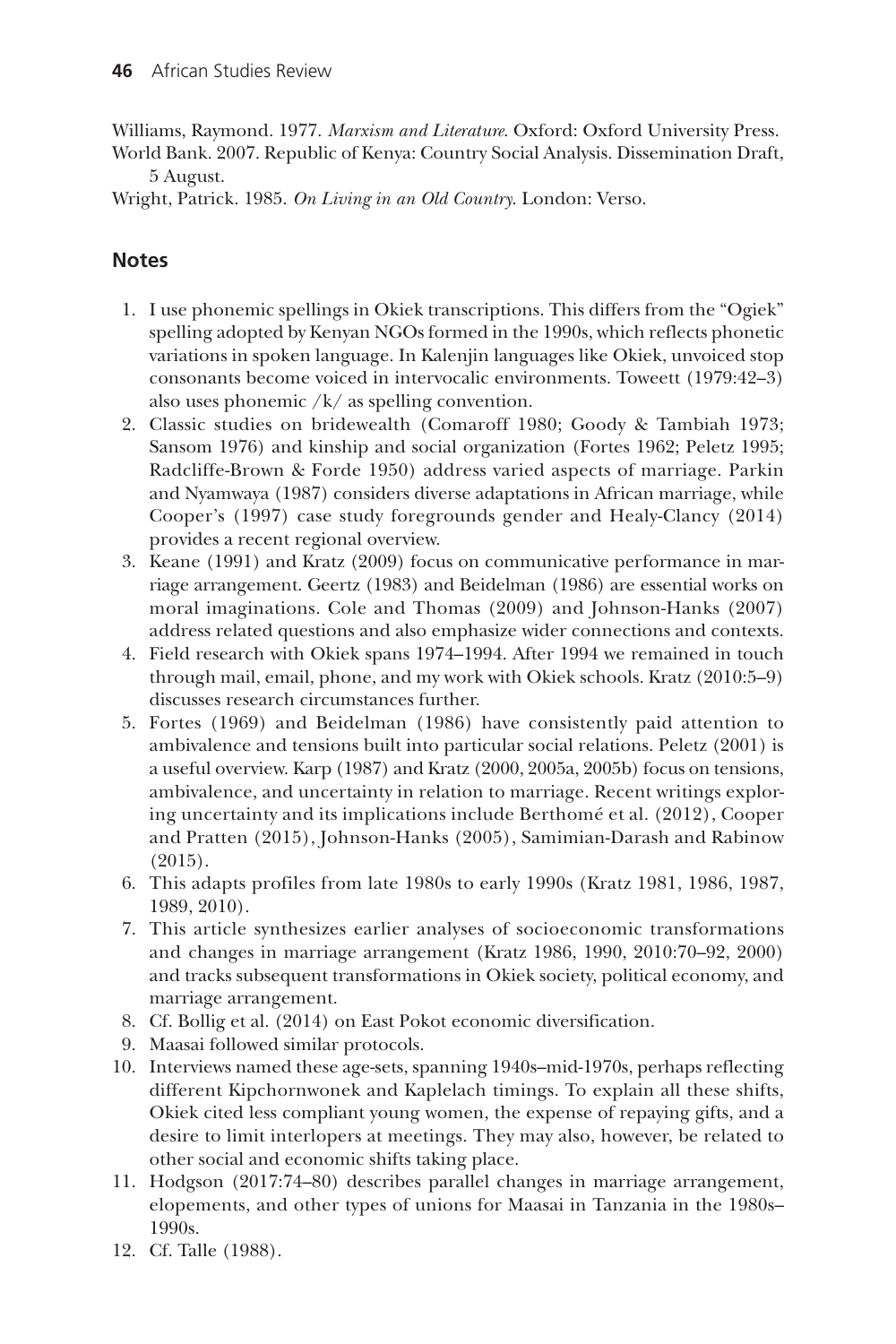- 13. Galaty and Munei (1998) and Matter (2010) discuss land sales, corruption, and neopatrimonialism in this region. The World Bank identifies inequitable, corrupt land distribution as a driving factor in social change and livelihood system erosion/insecurity in rural Kenya (2007:20–22).
- 14. Estimated holdings were 100–150 acres/member. Government surveyors did come months later but disputes prevented demarcation.
- 15. The cumulative effect is disastrous deforestation affecting a wide area; the Mau escarpment is a major water catchment (Morgan 2009; Government of Kenya 2009).
- 16. Cf. Hodgson (2002, 2011).
- 17. Håkansson (1988, 1994) describes increased elopement among Gusii beginning in the 1950s. Unlike Okiek, that was related to land scarcity and decreasing polygyny. Håkansson describes the situation that led to Gusii settlers seeking Okiek land and the different assumptions they brought to interethnic marriages.
- 18. Unlike instances of single motherhood among Gusii, Okiek daughters retained family status and cultivated gardens. With severe land shortage, Gusii turned to education as an alternative to improve work possibilities. This included girls, though boys went further in school (Håkansson 1994).
- 19. Parliament's controversial 2014 law requiring registration of customary polygynous marriages dropped stipulations that men consult their wives before marrying another. "Female members of parliament stormed out of the session in fury after heated debate" (Daily Nation 2014).
- 20. I recorded all meetings.
- 21. Translations maintain affective particles that punctuate Okiek conversation, marking emphasis (-e, -ais, tosi) and friendly relations (-wei, -toi) (Kratz 2010:xiv).
- 22. Tinkili's fathers (FaBr) spoke here.
- 23. Most Kaplelach and Kipchornwonek marrying across ethnic lines in the past relatively infrequent—were Okiek women marrying Maasai men from families long interacting with Okiek in the region.
- 24. Paths continued diverging by gender. Economically constrained, only some families could embrace education. An Okiek colleague observed that few Okiek girls finished secondary school since the 1980s (Tanki, p.c.).
- 25. Denominations included Catholic, Full Gospel, Seventh Day Adventist, Pentecostal, and African Inland Church.
- 26. Gusii once paid bridewealth all at once, unlike Okiek, but by 1985, 75 percent of new Gusii unions began without bridewealth. Mary's family came from Marani, southwest of Håkansson's research area. In the mid-1980s, overcrowded Gusii land sold for KSH10,000/acre (Håkansson 1988:54, 184; 1995:109). Early settlers exploited Okiek naïveté, buying expansive, fertile Okiek land in the late 1980s/early 1990s for just KSH3–7,000.
- 27. While completing this paper, sad news came that Kishoyian died of tuberculosis in October 2016; lack of funds meant he did not receive timely treatment. His untimely death has brought new challenges to his family.
- 28. McGovern (2015:250) describes similar stereotypes in Guinea.
- 29. Branch (2011), Branch, Cheeseman, and Gardener (2010) and Lynch (2011) discuss Kenya's ethnic politics.
- 30. Ambler (1988) and Branch (2011:292) discuss other Kenyan groups' accommodations.